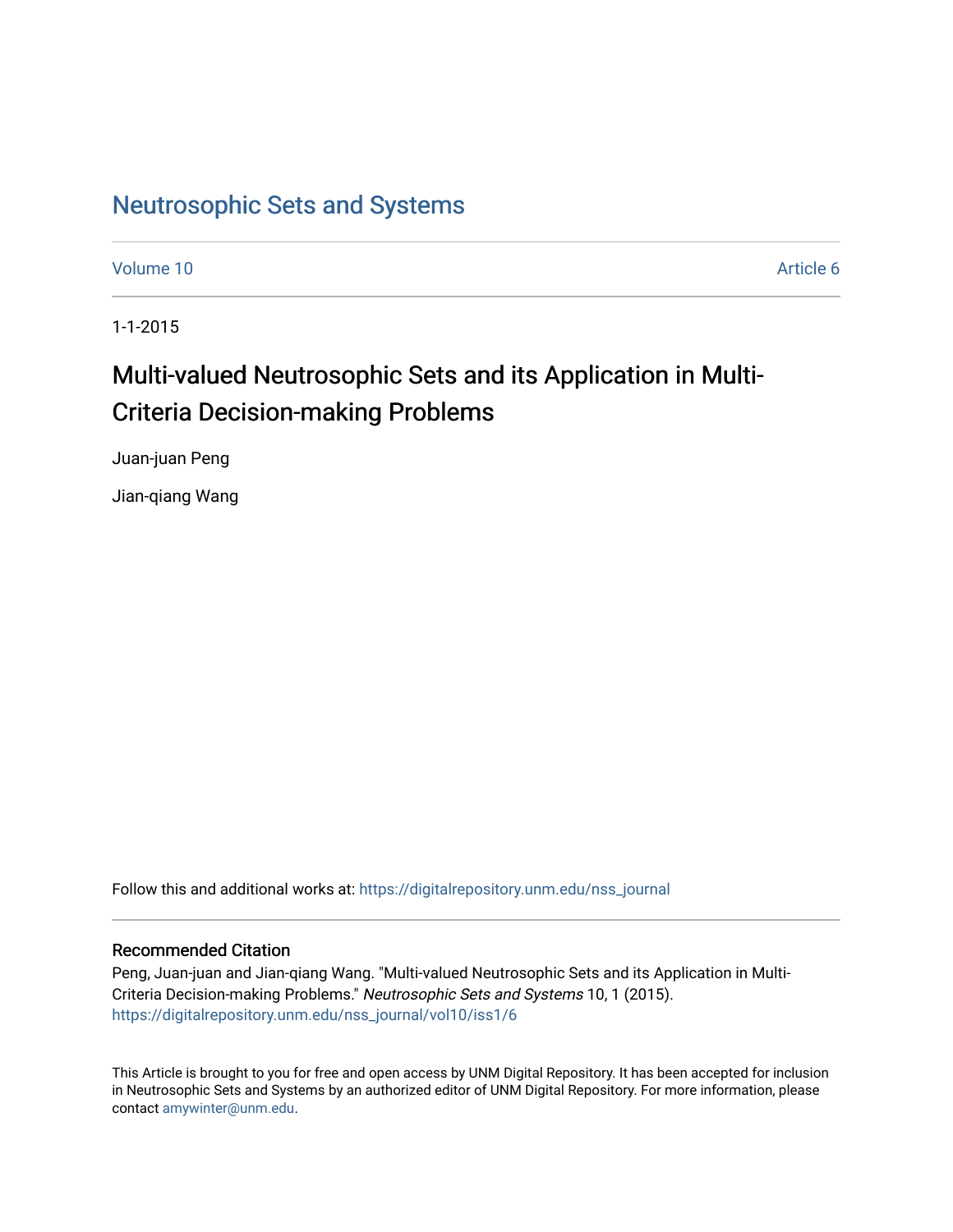



# Multi-valued Neutrosophic Sets and its Application in Multi-criteria Decision-making Problems

**Juan-juan Peng 1,2 and Jian-qiang Wang <sup>1</sup> \***

<sup>1</sup>School of Business, Central South University, Changsha 410083, China. E-mail: jqwang@csu.edu.cn <sup>2</sup>School of Economics and Management, Hubei University of Automotive Technology, Shiyan 442002, China \*Corresponding author e-mail address: jqwang@csu.edu.cn

**Abstract**. In recent years, hesitant fuzzy sets and neutrosophic sets have aroused the interest of researchers and have been widely applied to multi-criteria decisionmaking problems. The operations of multi-valued neutrosophic sets are introduced and a comparison method is developed based on related research of hesitant fuzzy sets and intuitionistic fuzzy sets in this paper. Furthermore, some multi-valued neutrosophic number aggregation operators are proposed and the desirable properties are discussed as well. Finally, an approach for multi-criteria decision-making problems was explored applying the aggregation operators. In addition, an example was provided to illustrate the concrete application of the proposed method.

**Keywords:** Multi-valued neutrosophic sets; multi-criteria decision-making; aggregation operators

#### 1. **Introduction**

Atanassov introduced intuitionistic fuzzy sets (AIFSs) [1-4], which an extension of Zadeh's fuzzy sets(FSs) [5]. As for the present, AIFS has been widely applied in solving multi-criteria decision-making (MCDM) problems [6-10], neural networks [11, 12], medical diagnosis [13], color region extraction [14, 15], market prediction [16]. Then, AIFS was extended to the interval-valued intuitionistic fuzzy sets (AIVIFSs) [17]. AIFS took into account membership degree, non-membership degree and degree of hesitation simultaneously. So it is more flexible and practical in addressing the fuzziness and uncertainty than the traditional FSs. Moreover, in some actual cases, the membership degree, non-membership degree and hesitation degree of an element in AIFS may not be only one specific number. To handle the situations that people are hesitant in expressing their preference over objects in a decision-making process, hesitant fuzzy sets (HFSs) were introduced by Torra [18] and Narukawa [19]. Then generalized HFSs and dual hesitant fuzzy sets (DHFSs) were developed by Qian and Wang [20] and Zhu et al*.* [21] respectively.

Although the FS theory has been developed and generalized, it can not deal with all sorts of uncertainties in different real physical problems. Some types of uncertainties such as the indeterminate information and inconsistent information can not be handled. For example, when we ask the opinion of an expert about certain statement, he or she may say that the possibility that the statement is true is 0.6, the statement is false is 0.3 and the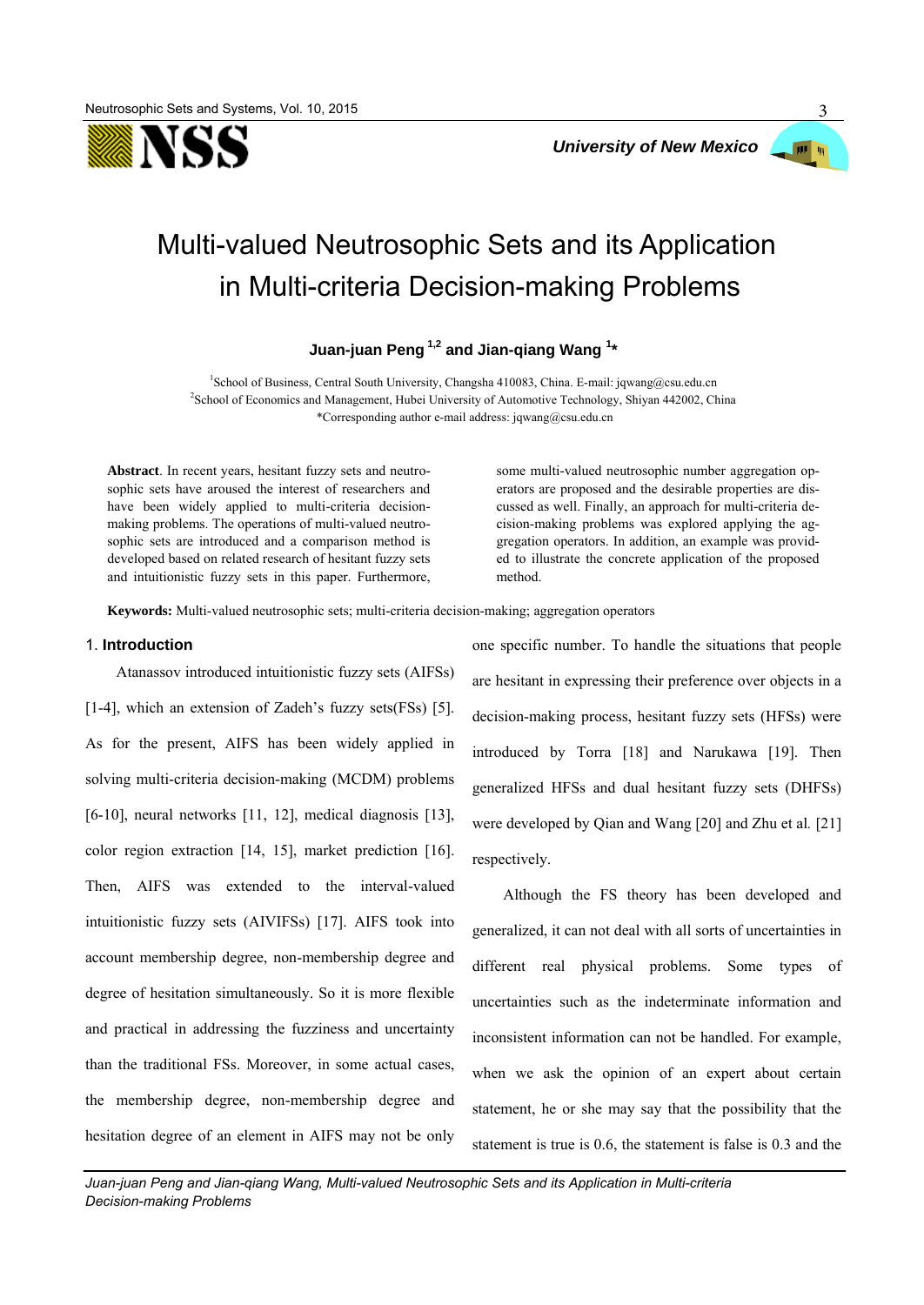degree that he or she is not sure is 0.2 [22]. This issue is beyond the field of the FSs and AIFSs. Therefore, some new theories are required.

Florentin Smarandache coined neutrosophic logic and neutrosophic sets (NSs) in 1995 [23, 24]. A NS is a set where each element of the universe has a degree of truth, indeterminacy and falsity respectively and which lies in  $]0^-, 1^+]$ , the non-standard unit interval [25]. Obviously, it is the extension to the standard interval [0, 1] as in the AIFS. And the uncertainty present here, i.e. indeterminacy factor, is independent of truth and falsity values while the incorporated uncertainty is dependent of the degree of belongingness and degree of non belongingness in AIFSs [26]. So for the aforementioned example, it can be expressed as  $x(0.6, 0.3, 0.2)$  in the form of NS.

However, without being specified, it is difficult to apply in the real applications. Hence, a single-valued neutrosophic sets (SVNSs) was proposed, which is an instance of the NSs [22, 26]. Furthermore, the information energy of SVNSs, correlation and correlation coefficient of SVNSs as well as a decision-making method based on SVNSs were presented [27]. In addition, Ye also introduced the concept of simplified neutrosophic sets (SNSs), which can be described by three real numbers in the real unit interval [0,1], and proposed a MCDM using aggregation operators for SNSs [28]. Majumdar et al. introduced a measure of entropy of a SNS [26]. Wang et al.

and Lupiáñez proposed the concept of interval-valued neutrosophic sets (IVNS) and gave the set-theoretic operators of IVNS [29, 30]. Furthermore, Ye proposed the similarity measures between SVNS and INSs based on the relationship between similarity measures and distances [31, 32].

However, in some cases, the operations of SNSs in Ref. [28] might be irrational. For instance, the sum of any element and the maximum value should be equal to the maximum one, while it does not hold with the operations in Ref. [28]. Furthermore, decision-makers also hesitant to express their evaluation values for each membership in SNS. For instance, in the example given above, if decisionmaker think that the possibility that statement is true is 0.6 or 0.7, the statement is false is 0.2 or 0.3 and the degree that he or she is not sure is 0.1 or 0.2. Then how to handle these circumstances with SVNS is also a problem. At the same time, if the operations and comparison method of SVNSs are extended to multi-valued in SVNS, then there exist shortcomings else as we discussed earlier. Therefore, the definition of multi-valued neutrosophic sets (MVNSs) and its operations along with comparison approach between multi-valued neutrosophic numbers (MVNNs), and aggregation operators for MVNS are defined in this paper. Thus, a MCDM method is established based on the proposed operators, an illustrative example is given to demonstrate the application of the proposed method.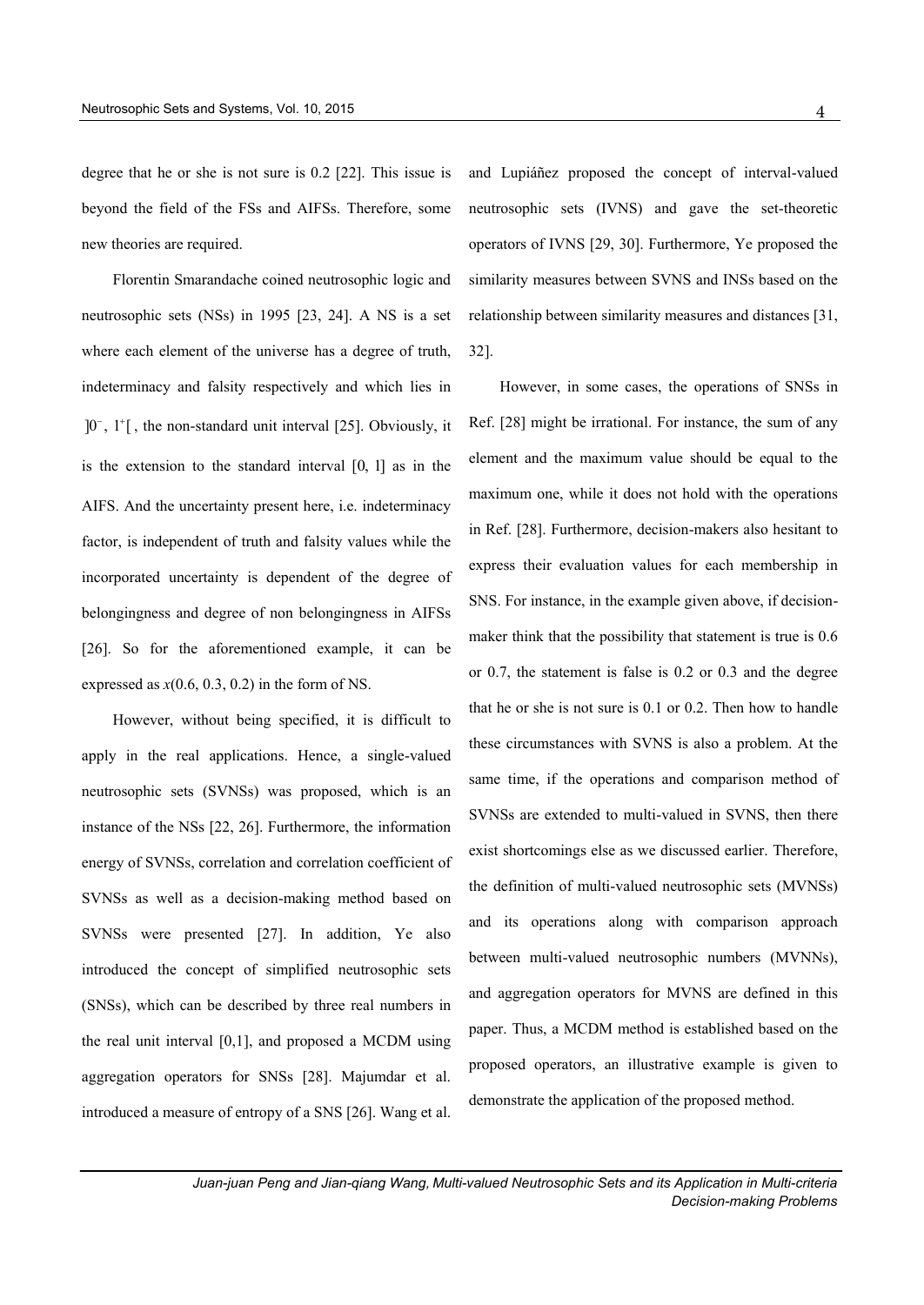The rest of paper is organized as follows. Section 2 briefly introduces the concepts and operations of NSs and SNSs. The definition of MVNS along with its operations and comparison approach for MVNSs is defined on the basis of AIFS and HFSs in Section 3. Aggregation operators MVNNs are given and a MCDM method is developed in Section 4. In Section 5, an illustrative example is presented to illustrate the proposed method and the comparative analysis and discussion were given. Finally, Section 6 concludes the paper.

#### **2. Preliminaries**

In this section, definitions and operations of NSs and SNSs are introduced, which will be utilized in the rest of the paper.

**Definition 1** [25]. Let  $X$  be a space of points (objects), with a generic element in  $X$  denoted by  $x \cdot A$  NS  $A$  in X is characterized by a truth-membership function  $T_A(x)$ , a indeterminacy-membership function  $I_A(x)$  and a falsitymembership function  $F_A(x)$ .  $T_A(x)$ ,  $I_A(x)$  and  $F_A(x)$ are real standard or nonstandard subsets of  $]0^{\circ}$ ,  $]1^{\circ}$ , that is,  $T_A(x) : X \rightarrow ]0^-, 1^+[~,~I_A(x) : X \rightarrow ]0^-, 1^+[~,$  and  $F_A(x): X \to ]0^-, 1^+]$ . There is no restriction on the sum of  $T_A(x)$ ,  $I_A(x)$  and  $F_A(x)$ , so  $0^{-} \leq \sup T_A(x) + \sup I_A(x) + \sup F_A(x) \leq 3^{+}$ .

**Definition 2** [25]. A NS A is contained in the other NS *B*, denoted as  $A \subseteq B$ , if and only if  $\inf T_A(x) \le \inf T_B(x)$ ,

 $\sup T_A(x) \leq \sup T_B(x)$ ,  $\inf I_A(x) \leq \inf I_B(x)$ ,  $\sup I_A(x) \leq \sup I_B(x)$ ,  $\inf F_A(x) \leq \inf F_B(x)$  and  $\sup F_A(x) \leq \sup F_B(x)$  for  $x \in X$ .

Since it is difficult to apply NSs to practical problems, Ye reduced NSs of nonstandard intervals into a kind of SNSs of standard intervals that will preserve the operations of the NSs [26].

**Definition 3** [28]. Let  $X$  be a space of points (objects), with a generic element in  $X$  denoted by  $x \cdot A$  NS  $A$  in X is characterized by  $T_A(x)$ ,  $I_A(x)$  and  $F_A(x)$ , which are singleton subintervals/subsets in the real standard [0, 1], that is  $T_A(x) : X \to [0,1]$ ,  $I_A(x) : X \to [0,1]$ , and

 $F_A(x)$ :  $X \to [0,1]$ . Then, a simplification of A is denoted by

$$
A = \{ \langle x, T_A(x), I_A(x), F_A(x) \rangle \mid x \in X \},
$$

which is called a SNS. It is a subclass of NSs.

The operational relations of SNSs are also defined in Ref. [28].

**Definition 4** [31]. Let  $A$  and  $B$  are two SNSs. For any  $x \in X$ ,

$$
(1) A + B = \begin{cases} T_A(x) + T_B(x) - T_A(x) \cdot T_B(x), \\ I_A(x) + I_B(x) - I_A(x) \cdot I_B(x), \\ F_A(x) + F_B(x) - F_A(x) \cdot F_B(x) \end{cases},
$$
  
\n
$$
(2) A \cdot B = \langle T_A(x) \cdot T_B(x), I_A(x) \cdot I_B(x), F_A(x) \cdot F_B(x) \rangle,
$$
  
\n
$$
(3) \lambda \cdot A = \langle 1 - (1 - T_A(x))^{\lambda}, 1 - (1 - I_A(x))^{\lambda}, 1 - (1 - F_A(x))^{\lambda} \rangle, \lambda > 0,
$$
  
\n
$$
(4) A^{\lambda} = \langle T_A^{\lambda}(x), I_A^{\lambda}(x), F_A^{\lambda}(x) \rangle, \lambda > 0.
$$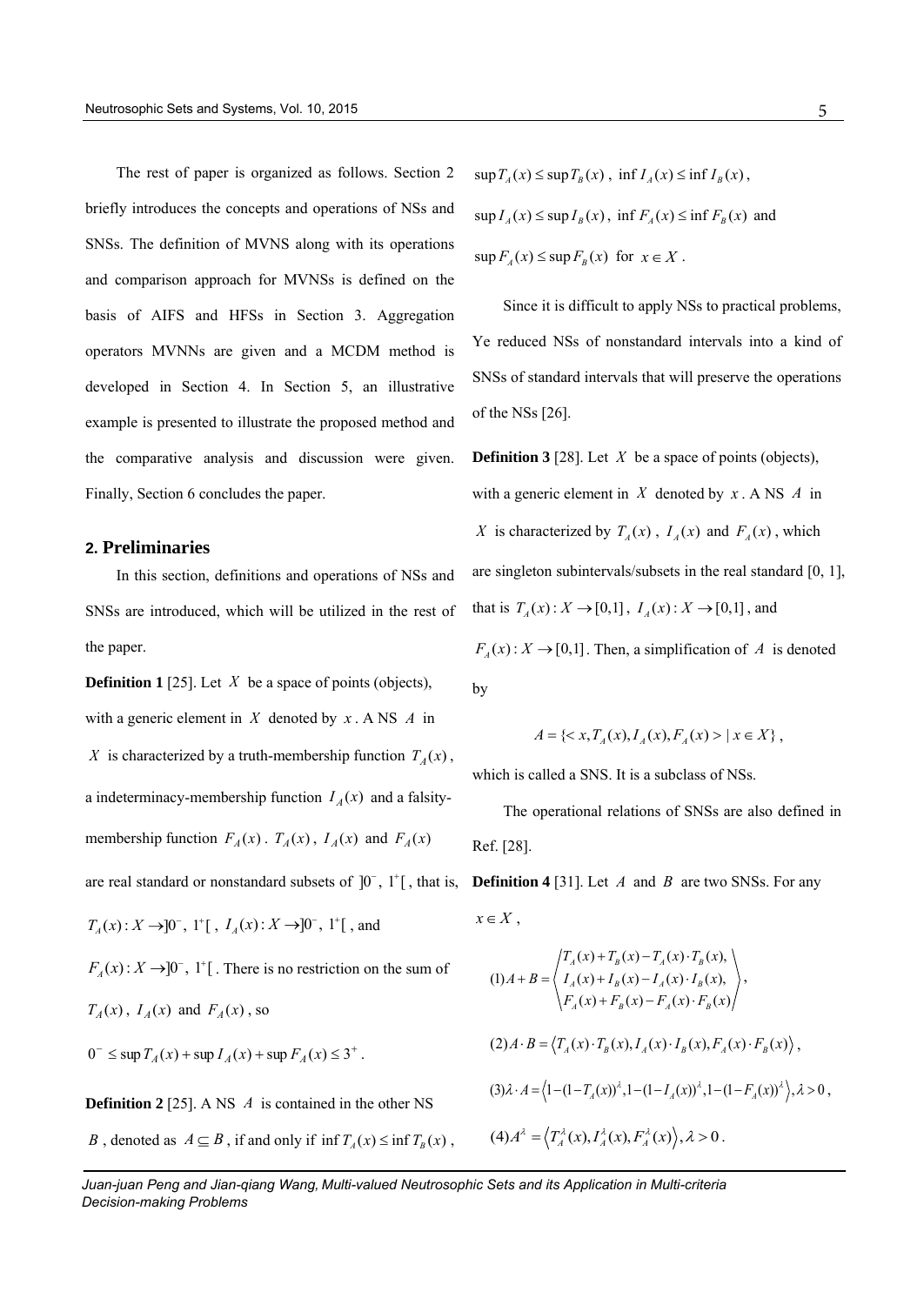It has some limitations in Definition 9.

(1) In some situations, the operations, such as  $A + B$  and  $A \cdot B$ , as given in Definition 9, might be irrational. This is shown in the example below.

Let  $a = 0.5, 0.5, 0.5 >$ ,  $a^* = 1, 0, 0 >$  be two

simplified neutrosophic numbers (SNNs). Obviously,  $a^* = <1, 0, 0>$  is the maximum of the SNS. It is notorious that the sum of any number and the maximum number should be equal to the maximum one. However, according to the equation (1) in Definition 9,  $a+b = <1,0.5,0.5> \neq b$ . Hence, the equation (1) does not hold. So does the other equations in Definition 9. It shows that the operations above are incorrect.

(2) The correlation coefficient for SNSs in Ref. [27] on basis of the operations does not satisfy in some special cases.

Let  $a_1 = 0.8, 0.0 >$  and  $a_2 = 0.7, 0.0 >$  be two SNSs, and  $a^* = <1, 0, 0>$  be the maximum of the SNS. According to the MCDM based on the correlation coefficient for SNSs under the simplified neutrosophic environment in Ref. [29], we can obtain the result  $W_1(a_1, a^*) = W_2(a_2, a^*) = 1$ . We cannot distinguish the best one. However, it is clear that the alternative  $a_1$  is superior to alternative  $a_2$ .

(3) In addition, the similarity measure for SNSs in Ref. [32] on basis of the operations does not satisfy in special cases.

Let  $a_1 \approx 0.1, 0.0 >$ ,  $a_2 \approx 0.9, 0.0 >$  be two SNSs, and  $a^* = <1,0,0>$  be the maximum of the SNS. According to the decision making method based on the cosine similarity measure for SNSs under the simplified neutrosophic environment in Ref. [28], we can obtain the result  $S_1(a_1, a^*) = S_2(a_2, a^*) = 1$ , that is, the alternative  $a_1$ is equal to alternative  $a_2$ . We cannot distinguish the best one else. However,  $T_{a_2}(x) > T_{a_1}(x)$ ,  $I_{a_2}(x) > I_{a_1}(x)$  and  $F_{a_2}(x) > F_{a_1}(x)$ , it is clear that the alternative  $a_2$  is superior to alternative  $a_1$ .

(4) If  $I_A = I_B$ , then *A* and *B* are reduced to two AIFNs. However, above operations are not in accordance with the laws for two AIFSs in [4,6-10,30].

# **3. Multi-valued neutrosophic sets and theirs operations**

In this section, MVNSs is defined, and its operations based on AIFSs [4,6-10,30] are developed as well.

**Definition 5.** Let  $X$  be a space of points (objects), with a generic element in  $X$  denoted by  $x \cdot A$  *MVNS*  $A$  in  $X$  is characterized by three functions  $T_A(x)$ ,  $\tilde{I}_A(x)$  and  $\tilde{F}_A(x)$ in the form of subset of [0, 1], which can be denoted as follows: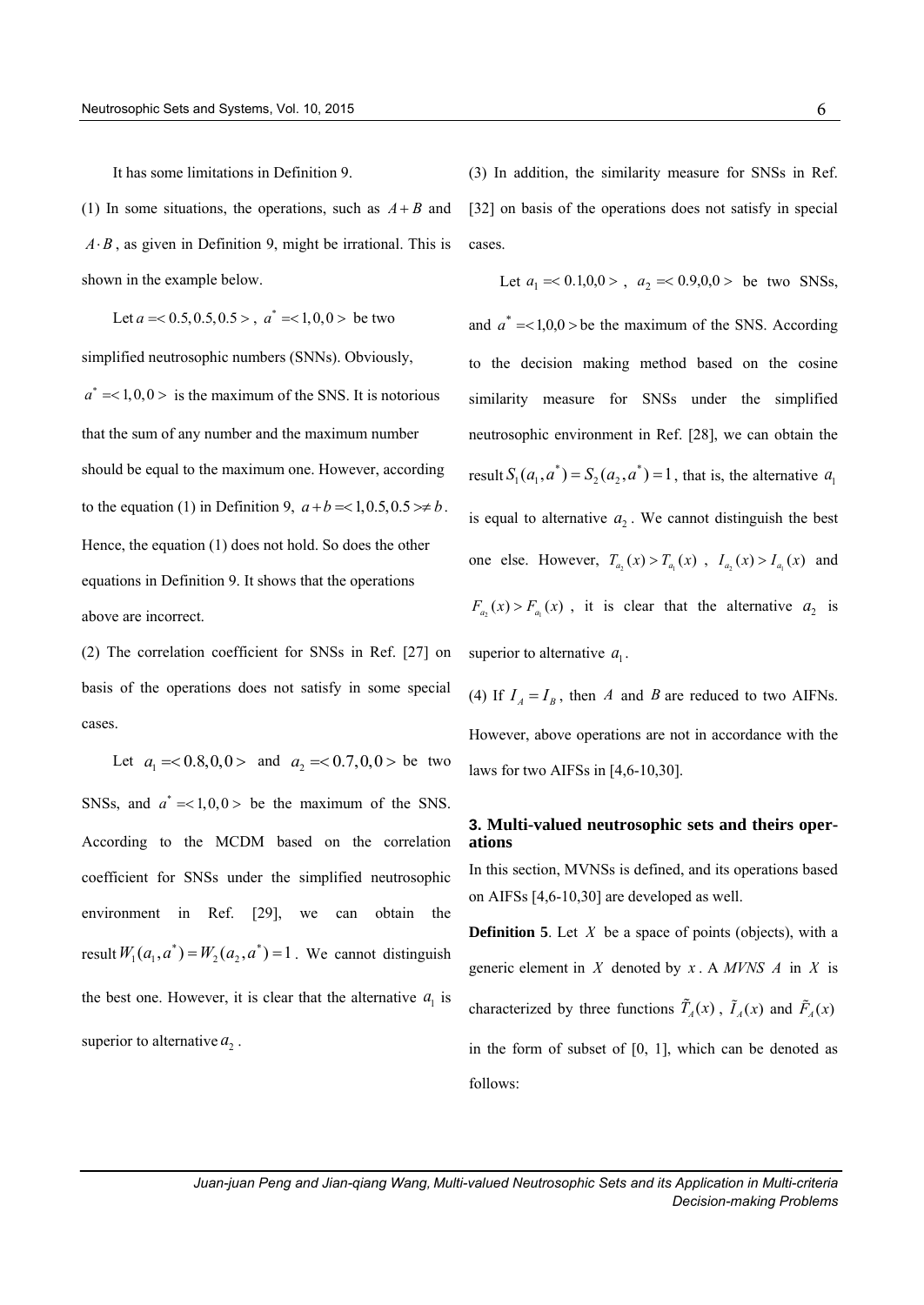$$
A = \{ \langle x, \tilde{T}_A(x), \tilde{I}_A(x), \tilde{F}_A(x) \rangle \mid x \in X \}
$$

Where  $T_A(x)$ ,  $\tilde{I}_A(x)$ , and  $\tilde{F}_A(x)$  are three sets of some values in [0,1], denoting the truth-membership degree, indeterminacy-membership function and falsitymembership degree respectively, with the conditions:

$$
0 \le \gamma, \eta, \xi \le 1, 0 \le \gamma^+ + \eta^+ + \xi^+ \le 3
$$
, where  
\n
$$
\gamma \in \tilde{T}_A(x), \eta \in \tilde{I}_A(x), \xi \in \tilde{F}_A(x), \text{ and } \gamma^+ = \sup \tilde{T}_A(x),
$$
  
\n
$$
\eta^+ = \sup \tilde{I}_A(x) \text{ and } \xi^+ = \sup \tilde{F}_A(x) \cdot \tilde{T}_A(x), \tilde{I}_A(x), \text{ and}
$$
  
\n
$$
\tilde{F}_A(x) \text{ is set of crisp values between zero and one. For}
$$
  
\nconvenience, we call  $A = \{\langle \tilde{T}_A, \tilde{I}_A, \tilde{F}_A \rangle \}$  the multi-valued  
\nneutrosophic number (MVNN). Apparently, MVNSs are  
\nan extension of NSs.

Especially, if  $\overline{T}_A, \overline{I}_A$  and  $F_A$  have only one value  $\gamma$ ,  $\eta$  and  $\xi$ , respectively, and  $0 \le \gamma + \eta + \xi \le 3$ , then the MVNSs are reduced to SNS; If  $\tilde{I}_A = \emptyset$ , then the MVNSs are reduced to DHFSs ; If  $\tilde{I}_A = \tilde{F}_A = \emptyset$ , then the MVNSs are reduced to HFSs. Thus the MVNSs are an extension of these sets above.

The operational relations of MVNSs are also defined as follows.

### **Definition 6**. The complement of a MVNS

 $A = \{ \langle \tilde{T}_A, \tilde{I}_A, \tilde{F}_A \rangle \}$  is denoted by  $A^C$  and is defined by  ${1, r_A > \gamma}$  is denoted by *A* and is defined by<br> ${1 - \gamma}, \bigcup_{\eta \in \tilde{I}_A} \{1 - \eta\}, \bigcup_{\xi \in \tilde{F}_A} \{1 - \xi\} > .$ *C*  $A = \{ \langle \langle T_A, I_A, F_A \rangle \rangle \}$  is denoted by  $A^{\circ}$  and is defined by<br>  $A^C = \langle \bigcup_{\gamma \in \tilde{T}_A} \{1 - \gamma\}, \bigcup_{\eta \in \tilde{I}_A} \{1 - \eta\}, \bigcup_{\xi \in \tilde{F}_A} \{1 - \xi\} \rangle.$ **Definition 7.** The MVNS  $A = \{ \langle \tilde{T}_A, \tilde{I}_A, \tilde{F}_A \rangle \}$  is contained in the other MVNS  $B = \{ \langle \tilde{T}_B, \tilde{I}_B, \tilde{F}_B \rangle \},$  $A \subseteq B$  if and only if  $\gamma_A^- \leq \gamma_B^+, \eta_A^- \geq \eta_B^+$  and  $\xi_A^- \geq \xi_B^+$ .

Where  $\gamma_A^-$  = inf  $\tilde{T}_A$ ,  $\gamma_A^+$  = sup  $\tilde{T}_A$ ,  $\eta_A^-$  = inf  $\tilde{I}_A$ ,  $\eta_A^+$  = sup  $\tilde{I}_A$  and  $\xi_A^-$  = inf  $\tilde{F}_A$ ,  $\xi_A^+$  = sup  $\tilde{F}_A$ . **Definition 8.** Let  $A = \langle \tilde{T}_A, \tilde{I}_A, \tilde{F}_A \rangle$ ,

 $B = \langle \tilde{T}_B, \tilde{I}_B, \tilde{F}_B \rangle$  be two MVNNs, and  $\lambda > 0$ . The

operations for MVNNs are defined as follows.

(1) 
$$
\lambda A = \begin{pmatrix} \bigcup_{\gamma_A \in \tilde{I}_A} \{1 - (1 - \gamma_A)^{\lambda}\}, \\ \bigcup_{\gamma_A \in \tilde{I}_A} \{(\eta_A)^{\lambda}\}, \\ \bigcup_{\xi_A \in \tilde{F}_A} \{(\xi_A)^{\lambda}\} \end{pmatrix};
$$
  
\n(2) 
$$
A^{\lambda} = \begin{pmatrix} \bigcup_{\gamma_A \in \tilde{I}_A} \{(\gamma_A)^{\lambda}\}, \\ \bigcup_{\gamma_A \in \tilde{I}_A} \{1 - (1 - \eta_A)^{\lambda}\}, \\ \bigcup_{\xi_A \in \tilde{F}_A} \{1 - (1 - \xi_A)^{\lambda}\} \end{pmatrix};
$$
  
\n(3) 
$$
A + B = \begin{pmatrix} \bigcup_{\gamma_A \in \tilde{I}_A, \gamma_B \in \tilde{I}_B} \{\gamma_A + \gamma_B - \gamma_A \cdot \gamma_B\}, \\ \bigcup_{\xi_A \in \tilde{I}_A, \eta_B \in \tilde{I}_B} \{\eta_A \cdot \eta_B\}, \\ \bigcup_{\xi_A \in \tilde{F}_A, \xi_B \in \tilde{F}_B} \{\xi_A \cdot \xi_B\} \end{pmatrix};
$$

$$
(4) A \cdot B = \begin{pmatrix} \bigcup_{\gamma_A \in \tilde{T}_A, \gamma_B \in \tilde{T}_B} \{\gamma_A \cdot \gamma_B\}, \\ \bigcup_{\eta_A \in \tilde{I}_A, \eta_B \in \tilde{I}_B} \{\eta_A + \eta_B - \eta_A \cdot \eta_B\}, \\ \bigcup_{\xi_A \in \tilde{F}_A, \xi_B \in \tilde{F}_B} \{\xi_A + \xi_B - \xi_A \cdot \xi_B\} \end{pmatrix}.
$$

Apparently, if there is only one specified number in  $T_A, I_A$  and  $F_A$ , then the operations in Definiton 8 are reduced to the operations for MVNNs as follows:

(5) 
$$
\lambda A = (1 - (1 - T_A)^{\lambda}, (I_A)^{\lambda}, (F_A)^{\lambda} >
$$
;  
\n(6)  $A^{\lambda} = (T_A)^{\lambda}, 1 - (1 - I_A)^{\lambda}, 1 - (1 - F_A)^{\lambda} >$ ;  
\n(7)  $A + B = \langle T_A + T_B - T_A \cdot T_B, I_A \cdot I_B, F_A \cdot F_B >$ };  
\n(8)  $A \cdot B = \langle T_A \cdot T_B, I_A + I_B - I_A \cdot I_B, F_A + F_B - F_A \cdot F_B >$ }.

Note that the operations for MVNNs are coincides with operations of AIFSs in Ref. [7,34].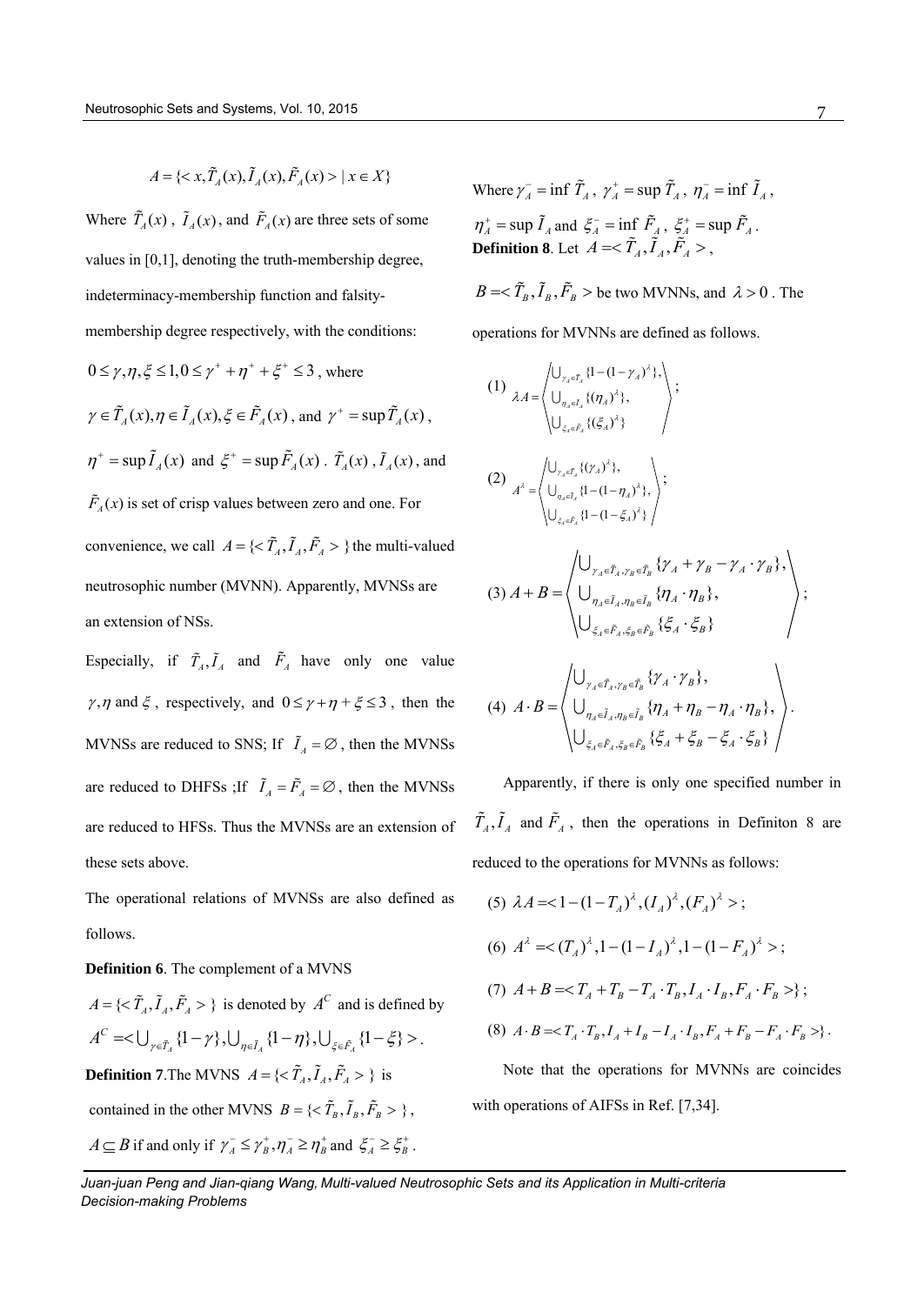$C = \langle \tilde{T}_C, \tilde{I}_C, \tilde{F}_C \rangle$  be three MVNNs, then the following equations are true.

$$
(1) A + B = B + A,
$$
  
\n
$$
(2) A \cdot B = B \cdot A,
$$
  
\n
$$
(3) \lambda (A + B) = \lambda A + \lambda B, \lambda > 0,
$$
  
\n
$$
(4) (A \cdot B)^{\lambda} = A^{\lambda} + B^{\lambda}, \lambda > 0,
$$
  
\n
$$
(5) \lambda_1 A + \lambda_2 A = (\lambda_1 + \lambda_2) A, \lambda_1 > 0, \lambda_2 > 0,
$$
  
\n
$$
(6) A^{\lambda_1} \cdot A^{\lambda_2} = A^{(\lambda_1 + \lambda_2)}, \lambda_1 > 0, \lambda_2 > 0,
$$
  
\n
$$
(7) (A + B) + C = A + (B + C),
$$
  
\n
$$
(8) (A \cdot B) \cdot C = A \cdot (B \cdot C).
$$

#### **3.2 Comparison rules**

Based on the score function and accuracy function of AIFS [35-38], the score function, accuracy function and certainty function of a MVNN are defined in the following. **Definition 9.** Let  $A = \langle \tilde{T}_A, \tilde{I}_A, \tilde{F}_A \rangle$  be a MVNN, and then score function  $s(A)$ , accuracy function  $a(A)$  and certainty function  $c(A)$  of an MVNN are defined as follows:

(1)  
\n
$$
s(A) = \frac{1}{l_{\tilde{T}_A} \cdot l_{\tilde{T}_A} \cdot l_{\tilde{F}_A}} \times
$$
\n
$$
\sum_{\gamma_i \in \tilde{T}_A, \eta_j \in \tilde{I}_A, \xi_k \in \tilde{F}_A} (\gamma_i + 1 - \eta_j + 1 - \xi_k) / 3
$$
\n(2) 
$$
a(A) = \frac{1}{l_{\tilde{T}_A} \cdot l_{\tilde{F}_A}} \sum_{\gamma_i \in \tilde{T}_A, \xi_k \in \tilde{F}_A} (\gamma_i - \xi_k) ;
$$
\n(3) 
$$
c(A) = \frac{1}{l_{T_A}} \sum_{\gamma_i \in T_A} \gamma_i .
$$

**Theorem 1.** Let  $A = \langle \tilde{T}_A, \tilde{I}_A, \tilde{F}_A \rangle$ ,  $B = \langle \tilde{T}_B, \tilde{I}_B, \tilde{F}_B \rangle$ , Where  $\gamma_i \in \tilde{T}_A, \eta_j \in \tilde{I}_A, \xi_k \in \tilde{F}_A, l_{\tilde{T}_A}, l_{\tilde{T}_A}$  and  $l_{\tilde{F}_A}$  denotes the element numbers in  $T_A$ ,  $I_A$  and  $F_A$ , respectively.

> The score function is an important index in ranking the MVNNs. For a MVNN  $\Lambda$ , the truth-membership  $T_A$  is bigger, the MVNN is greater. And the indeterminacymembership  $I_A$  is less, the MVNN is greater. Similarly, the false-membership  $F_A$  is smaller, the MVNN is greater. For the accuracy function, if the difference between truth and falsity is bigger, then the statement is more affirmative. That is, the larger the values of  $T_A$ ,  $I_A$  and  $F_A$ , the more the accuracy of the MVNN. As to the certainty function, the value of truth- membership  $T_A$  is bigger, it means more certainty of the MVNSN.

> On the basis of Definition 9, the method to compare MVNNs can be defined as follows.

> **Definition 10.** Let  $A$  and  $B$  be two MVNNs. The comparision methods can be defined as follows:

(1) If  $s(A) > s(B)$ , then A is greater than B, that is, *A* is superior to *B*, denoted by  $A \succ B$ .

(2) If  $s(A) = s(B)$  and  $a(A) > a(B)$ , then A is greater than  $B$ , that is,  $A$  is superior to  $B$ , denoted by  $A \succ B$ .

(3) If  $s(A) = s(B)$ ,  $a(A) = a(B)$  and  $c(A) > c(B)$ ,

then  $A$  is greater than  $B$ , that is,  $A$  is superior to  $B$ , denoted by  $A \succ B$ .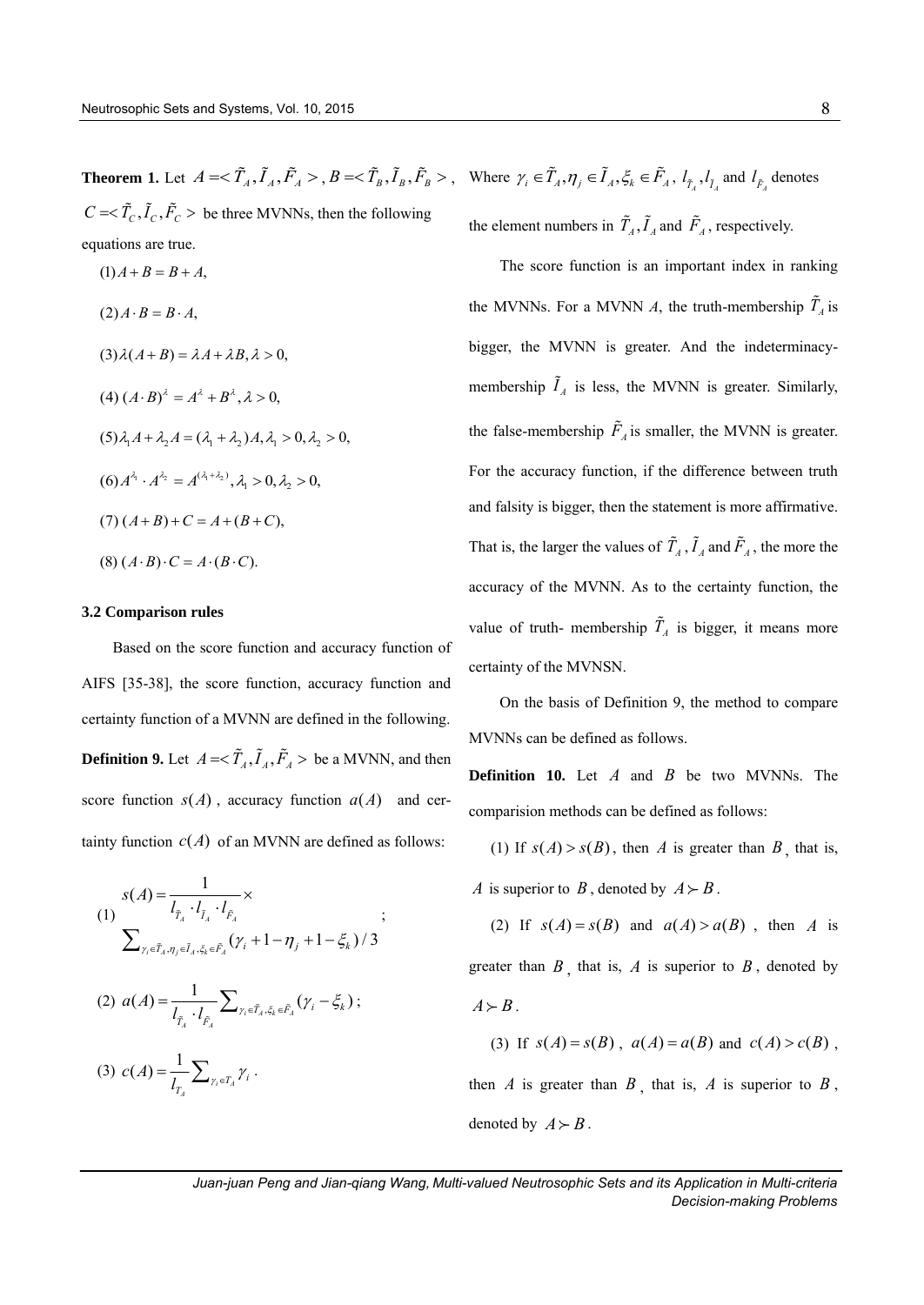(4) If 
$$
s(A) = s(B)
$$
,  $a(A) = a(B)$  and  $c(A) = c(B)$ ,

then  $A$  is equal to  $B$ , that is,  $A$  is indifferent to  $B$ , denoted by  $A \sim B$ .

#### **4. Aggregation operators of MVNNs and their application to multi-criteria decision-making problems**

In this section, applying the MVNSs operations, we present aggregation operators for MVNNs and propose a method for MCDM by utilizing the aggregation operators.

#### *4.1 MVNN aggregation operators*

**Definition 11.** Let  $A_j = \langle \tilde{T}_{A_j}, \tilde{I}_{A_j}, \tilde{F}_{A_j} \rangle$  (  $j = 1, 2, \dots, n$  ) be

a collection of MVNNs, and let

### $MVNNWA : MVNN'' \rightarrow MVNN$ .

 $MVNNWA (A<sub>1</sub>, A, \cdots, A<sub>n</sub>)$  $w_1A_1 + w_2A_2 + \cdots + w_nA_n = \sum_{j=1}^n$  $= w_1 A_1 + w_2 A_2 + \cdots + w_n A_n = \sum_{j=1}^n w_j A_j$  $(1)$ 

then *MVNNWA* is called the multi-valued neutrosophic number weighted averaging operator of dimension *n* , where  $W = (w_1, w_1, \dots, w_n)$  is the weight vector of  $A_j$  $(j = 1, 2, \dots, n)$ , with  $w_j \ge 0$   $(j = 1, 2, \dots, n)$  and *n*

$$
\sum_{j=1} w_j = 1.
$$

**Theorem 2.** Let  $A_j = \langle \tilde{T}_{A_j}, \tilde{I}_{A_j}, \tilde{F}_{A_j} \rangle$  (  $j = 1, 2, \dots, n$  ) be a collection of MVNNs,  $W = (w_1, w_1, \dots, w_n)$  be the weight vector  $A_j$   $(j=1,2,\dots,n)$ , with  $w_j \ge 0$  $(j = 1, 2, \dots, n)$  and 1  $\sum_{i=1}^{n} w_i = 1$ *j j w*  $\sum_{j=1}^{n} w_j = 1$ , then their aggregated

result using the MVNNWA operator is also an MVNN, and

$$
MYNWWA (A_1, A_2, \cdots, A_n)
$$
\n
$$
= \left\langle \bigcup_{\gamma_j \in \tilde{I}_{A_j}} \left\{ 1 - \prod_{j=1}^n (1 - \gamma_j)^{w_j} \right\}, \bigcup_{\zeta_j \in \tilde{F}_j} \left\{ \prod_{j=1}^n \xi_j^{w_j} \right\} \right\rangle \right\rangle
$$
\n(2)

Where  $W = (w_1, w_1, ..., w_n)$  is the vector of

$$
A_j
$$
 ( $j = 1, 2, \dots, n$ ),  $w_j \in [0, 1]$  and  $\sum_{j=1}^n w_j = 1$ .

It is obvious that the MVNNWA operator has the following properties.

(1) (Idempotency): Let  $A_j$  ( $j = 1, 2, ..., n$ ) be a

collection of MVNNs. If all  $A_j$  ( $j = 1, 2, ..., n$ ) are equal,

i.e., 
$$
A_j = A
$$
, for all  $j \in \{1, 2, \dots, n\}$ , then  
*MUNNWA*  $(A_1, A_1, \dots, A_n) = A$ .

(2) (Boundedness): If  $A_j = \langle \tilde{T}_{A_j}, \tilde{I}_{A_j}, \tilde{F}_{A_j} \rangle$  ( $j = 1, 2, \dots, n$ ) is a collection of MVNNs and

$$
A^{-} = \left\langle \min_{j} T_{A_j}, \max_{j} I_{A_j}, \max_{A_j} F_{A_j} \right\rangle,
$$
  

$$
A^{+} = \left\langle \max_{j} T_{A_j}, \min_{j} I_{A_j}, \min_{A_j} F_{A_j} \right\rangle, \text{ for all}
$$
  

$$
j \in \{1, 2, \cdots, n\}, \text{ then}
$$

$$
A^{\scriptscriptstyle\!\top} \subseteq M\text{VNNWA} \ (A_1, A \ , \cdots, A_n) \quad A \ .
$$

(3) (Monotonity): Let  $A_j$  ( $j = 1, 2, ..., n$ ) a collection of

MVNNs. If  $A_j \subseteq A_j^*$ , for  $j \in \{1, 2, \dots, n\}$ , then

$$
SNNWA_w(A_1, A_2, \cdots, A_n) \subseteq SNNWA_w(A_1^*, A_2^*, \cdots, A_n^*)
$$
.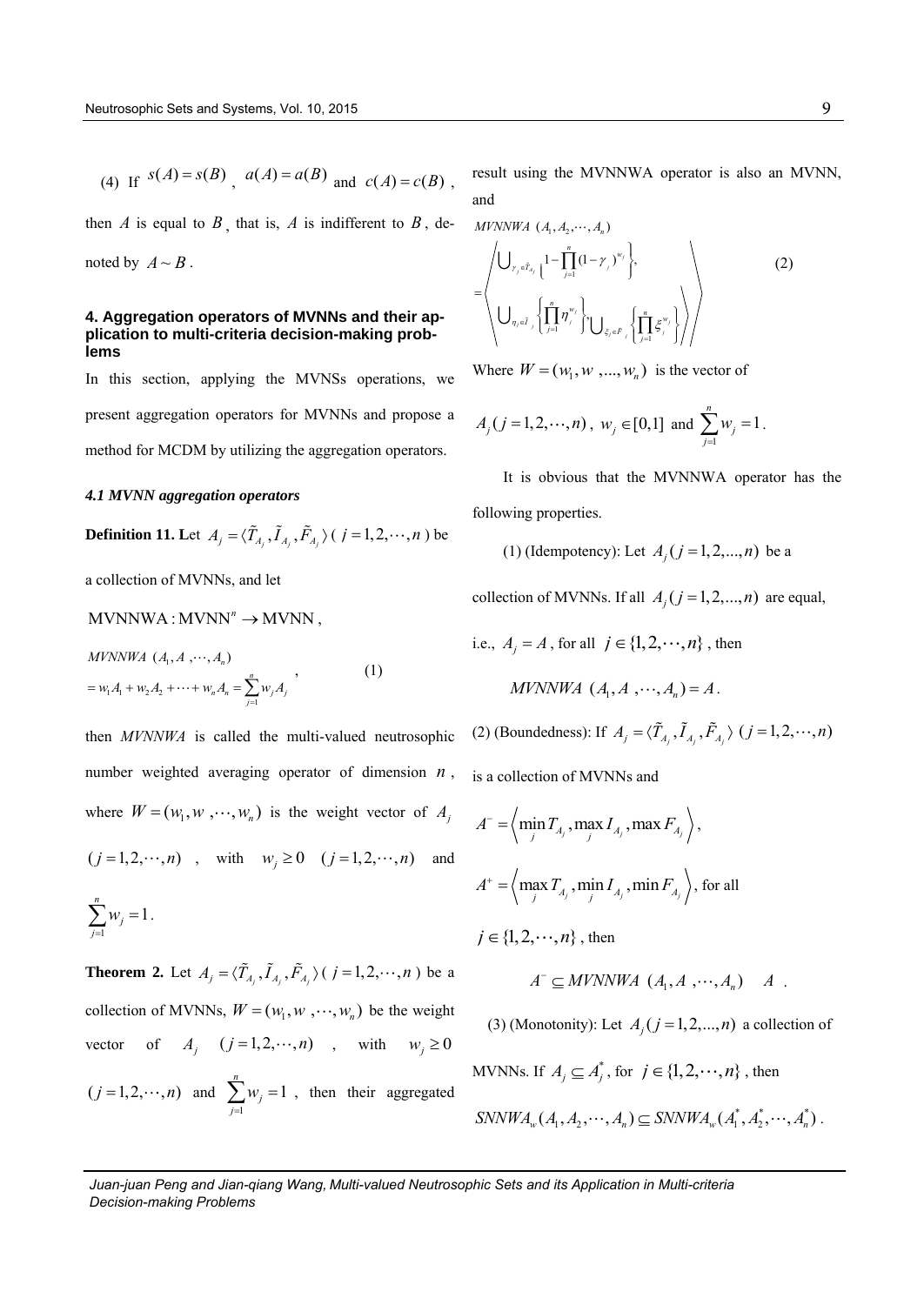**Definition 12.** Let  $A_j = \langle \tilde{T}_{A_j}, \tilde{I}_{A_j}, \tilde{F}_{A_j} \rangle$  (  $j = 1, 2, \dots, n$  ) be

a collection of MVNNs, and let

 $MVNNWG : MVNN'' \rightarrow MVNN$ :

$$
MVNNWG_w(A_1, A_1, \cdots, A_n) = \prod_{j=1}^n A_j^{w_j} , \qquad (3)
$$

then MVNNWG is called an multi-valued neutrosophic number weighted geometric operator of dimension *n*, where  $W = (w_1, w_1, \dots, w_n)$  is the weight vector of

$$
A_j
$$
 ( $j = 1, 2, \dots, n$ ), with  $w_j \ge 0$  ( $j = 1, 2, \dots, n$ ) and

$$
\sum_{j=1}^n w_j = 1.
$$

**Theorem 3.** Let  $A_j = \langle \tilde{T}_{A_j}, \tilde{I}_{A_j}, \tilde{F}_{A_j} \rangle$  ( $j = 1, 2, \dots, n$ ) be a

collection of MVNNs, we have the following result:  
\n
$$
\left\langle \bigcup_{\gamma_j \in \tilde{I}_{A_j}} \left\{ \prod_{j=1}^n (\gamma_j)^{w_j} \right\}, \right\rangle
$$
\n
$$
MVNNWG_w(A_1, A_1, \dots, A_n) \left\langle \bigcup_{\gamma_j \in \tilde{I}_{A_j}} \left\{ -\prod_{j=1}^n (1-\eta_j)^{w_j} \right\}, \left\langle \bigcup_{\xi_j \in \tilde{F}_j} \left\{1 - \prod_{j=1}^n (1-\xi_j)^{w_j} \right\} \right\rangle \right\rangle
$$
\n(4)

where  $W = (w_1, w_1, ..., w_n)$  is the vector of

$$
A_j
$$
 ( $j = 1, 2, \dots, n$ ),  $w_j \in [0,1]$  and  $\sum_{j=1}^n w_j = 1$ .

**Definition 13.** Let  $A_j = \langle \tilde{T}_{A_j}, \tilde{I}_{A_j}, \tilde{F}_{A_j} \rangle$  (  $j = 1, 2, \dots, n$  ) be

a collection of MVNNs, and let

# $MVNNOWA : MVNN'' \rightarrow MVNN$ :

$$
MVNNOWA (A_1, A_2, \cdots, A_n) =
$$
  

$$
w_1 A_{\sigma(1)} + w_2 A_{\sigma(2)} + \cdots + w_n A_{\sigma(n)} = \sum_{j=1}^n w_j A_{\sigma(j)}
$$
 (5)

then *MVNNOWA* is called the multi-valued neutrosophic number ordered weighted averaging operator of dimension *n*, where  $A_{\sigma(j)}$  is the *j*-th largest value.

$$
W = (w_1, w_1, \dots, w_n)
$$
 is the weight vector of  $A_j$   
( $j = 1, 2, \dots, n$ ), with  $w_j \ge 0$  ( $j = 1, 2, \dots, n$ ) and

1  $\sum_{i=1}^{n} w_i = 1$ *j j w*  $\sum_{j=1} w_j = 1$ .

**Theorem 4.** Let  $A_j = \langle \tilde{T}_{A_j}, \tilde{I}_{A_j}, \tilde{F}_{A_j} \rangle$  (  $j = 1, 2, \dots, n$  ) be a collection of MVNNs,  $W = (w_1, w_1, \dots, w_n)$  be the weight vector of  $A_j$  ( $j = 1, 2, \dots, n$ ), with  $w_j \ge 0$ 

$$
(j = 1, 2, \dots, n)
$$
 and  $\sum_{j=1}^{n} w_j = 1$ , then their aggregated

result using the MVNNOWA operator is also an MVNN, and

*MVNNOWA<sub>w</sub>* 
$$
(A_1, A_2, \dots, A_n)
$$
  
\n
$$
\left\{\bigcup_{\gamma_j \in \tilde{T}_{A_{\sigma(j)}}} \left\{1 - \prod_{j=1}^n (1 - \gamma_j)^{w_j}\right\}, \left\{\bigcup_{\eta_j \in \tilde{I}_{A_{\sigma(j)}}} \prod_{j=1}^n \eta_j^{w_j}\right\}, \left\{\bigcup_{\xi_j \in \tilde{F}_{A_{\sigma(j)}}} \prod_{j=1}^n \xi_j^{w_j}\right\}\right\}, \quad (6)
$$

where  $A_{\sigma(j)}$  is the *j*-th largest value according to the total

order: 
$$
A_{\sigma(1)} \ge A_{\sigma(2)} \ge \cdots \ge A_{\sigma(n)}
$$
.

**Definition 14.** Let  $A_j = \langle T_{A_j}, I_{A_j}, F_{A_j} \rangle$  ( $j = 1, 2, \dots, n$ ) be

a collection of MVNNs, and let

$$
MVNNOWG: MVNN" \to MVNN:
$$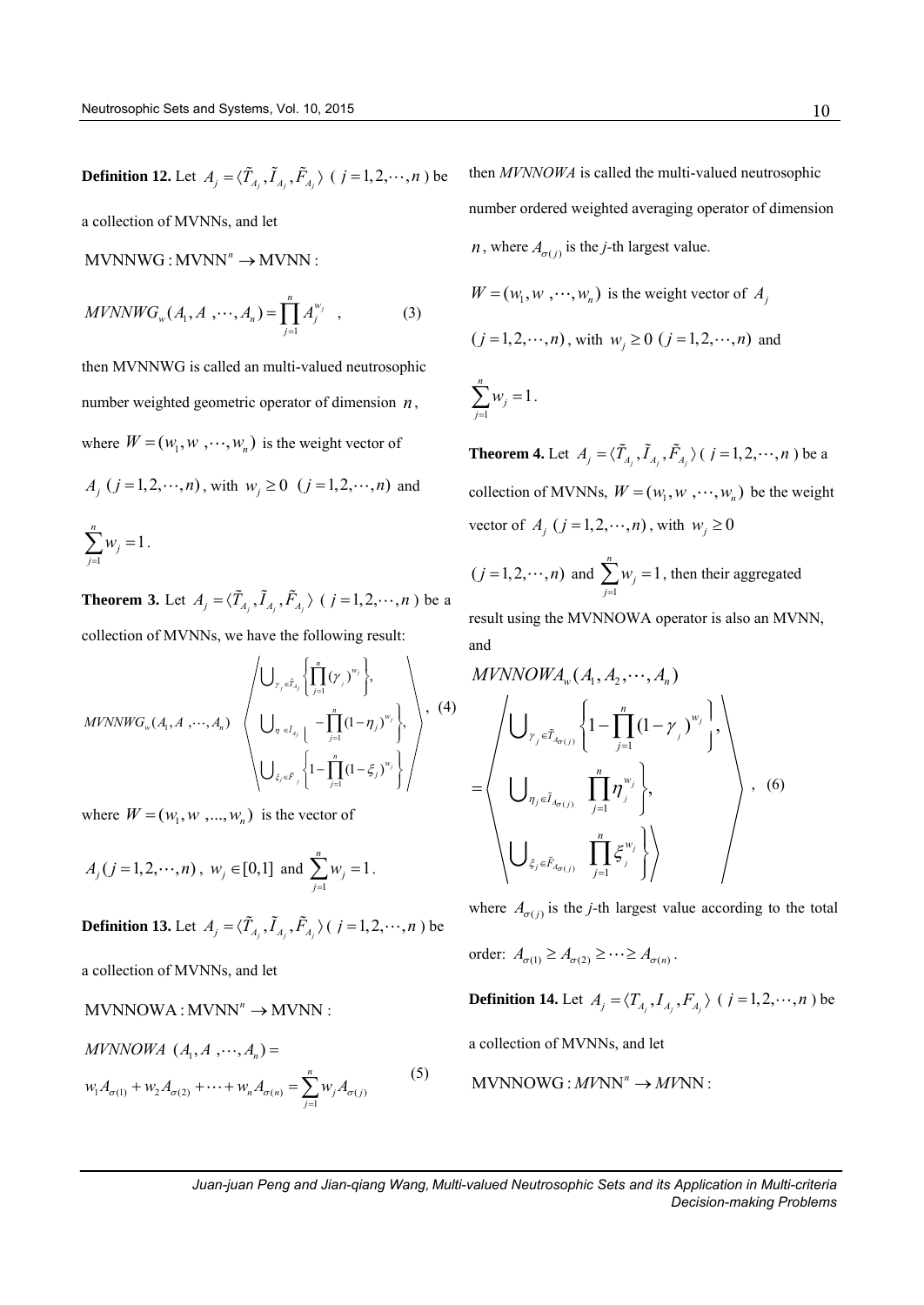$$
MVNNOWG \ (A_1, A_2, \cdots, A_n) = \prod_{j=1}^{n} A_{\sigma(j)}^{w_j}
$$
 (7)

then MVNNOWG is called an multi-valued neutrosophic number ordered weighted geometric operator of dimension *n*, where  $A_{\sigma(j)}$  is the *j*-th largest value and

 $W = (w_1, w_1, \dots, w_n)$  is the weight vector of  $A_j$  ( $j = 1, 2, \dots, n$ ), with  $w_j \ge 0$  ( $j = 1, 2, \dots, n$ ) and 1  $\sum_{i=1}^{n} w_i = 1$  $\sum w_j = 1$ . *j*  $=$ 

**Theorem 5.** Let  $A_j = \langle \tilde{T}_{A_j}, \tilde{I}_{A_j}, \tilde{F}_{A_j} \rangle$  ( $j = 1, 2, \dots, n$ ) be a collection of MVNNs, we have the following result:  $MVNNOWG_w(A_1, A_2, \dots, A_n)$ *n*

$$
= \left\langle \bigcup_{\gamma_{j} \in \tilde{T}_{\mathcal{A}_{\sigma(j)}}} \left\{ \prod_{j=1}^{n} (\gamma_{j})^{w_{j}} \right\}, \\ \bigcup_{\eta_{j} \in \tilde{I}_{\sigma(j)}} \left\{ 1 - \prod_{j=1}^{n} (1 - \eta_{j})^{w_{j}} \right\}, \\ \bigcup_{\xi_{j} \in \tilde{F}_{\mathcal{A}_{\sigma(j)}}} \left\{ 1 - \prod_{j=1}^{n} (1 - \xi_{j})^{w_{j}} \right\} \right\}
$$
(8)

where  $W = (w_1, w_1, ..., w_n)$  is the vector of

$$
A_j
$$
 ( $j = 1, 2, \dots, n$ ),  $w_j \in [0, 1]$  and  $\sum_{j=1}^n w_j = 1$ , and

 $A_{\sigma(j)}$  is the *j*-th largest value according to the total

order: 
$$
A_{\sigma(1)} \ge A_{\sigma(2)} \ge \cdots \ge A_{\sigma(n)}
$$
.

**Definition 15.** Let  $A_j = \langle \tilde{T}_{A_j}, \tilde{I}_{A_j}, \tilde{F}_{A_j} \rangle$  (  $j = 1, 2, \dots, n$  ) be

a collection of MVNNs, and let

$$
MVNNHOWA:MVNN" \to MVNN:
$$

*MVNNHOWA* 
$$
(A_1, A_2, ..., A_n)
$$
  
=  $w_1 \dot{A}_{\sigma(1)} + w_2 \dot{A}_{\sigma(2)} + ... + w_n \dot{A}_{\sigma(n)} = \sum_{j=1}^n w_j \dot{A}_{\sigma(j)}$  (9)

then *MVNNHOWA* is called the multi-valued neutrosophic number hybrid ordered weighted averaging operator of dimension *n*, where  $A_{\sigma(j)}$  is the *j*-th largest of the

weighted value

$$
\dot{A}_j
$$
 ( $\dot{A}_j = nw_j A_j$ ,  $j = 1, 2, \dots, n$ ),  $W = (w_1, w_1, \dots, w_n)$  is

the weight vector of  $A_j$   $(j = 1, 2, \dots, n)$ , with

$$
w_j \ge 0
$$
  $(j = 1, 2, \dots, n)$  and  $\sum_{j=1}^n w_j = 1$ , and *n* is the

balancing coefficient.

**Theorem 6.** Let  $A_j = \langle \tilde{T}_{A_j}, \tilde{I}_{A_j}, \tilde{F}_{A_j} \rangle$  (  $j = 1, 2, \dots, n$  ) be a collection of MVNNs,  $W = (w_1, w_1, \dots, w_n)$  be the weight vector of  $A_j$  ( $j = 1, 2, \dots, n$ ), with  $w_j \ge 0$ 

$$
(j = 1, 2, \dots, n)
$$
 and  $\sum_{j=1}^{n} w_j = 1$ , then their aggregated

result using the SNNHOWA operator is also a MVNN, and *MVNNHOWA*<sub>*w*</sub> $(A_1, A_2, \dots, A_n)$ 

$$
= \left\langle \bigcup_{\gamma_j \in \tilde{T}_{\lambda_{\sigma(j)}}} \left\{ 1 - \prod_{j=1}^n (1 - \gamma_j)^{w_j} \right\}, \right\rangle
$$
  

$$
= \left\langle \bigcup_{\eta_j \in \tilde{I}_{\lambda_{\sigma(j)}}} \left\{ \prod_{j=1}^n \eta_j^{w_j} \right\}, \right\rangle
$$
  

$$
\bigcup_{\xi_j \in \tilde{F}_{\lambda_{\sigma(j)}}} \left\{ \prod_{j=1}^n \xi_j^{w_j} \right\} \right\rangle
$$
  
(10)

where  $A_{\sigma(j)}$  is the *j*-th largest of the weighted value

$$
\dot{A}_j(\dot{A}_j \quad A_j^{mv_j}, j=1,2,\cdots,n)
$$
.

**Definition 16.** Let  $A_j = \langle \tilde{T}_{A_j}, \tilde{I}_{A_j}, \tilde{F}_{A_j} \rangle$  ( $j = 1, 2, \dots, n$ ) be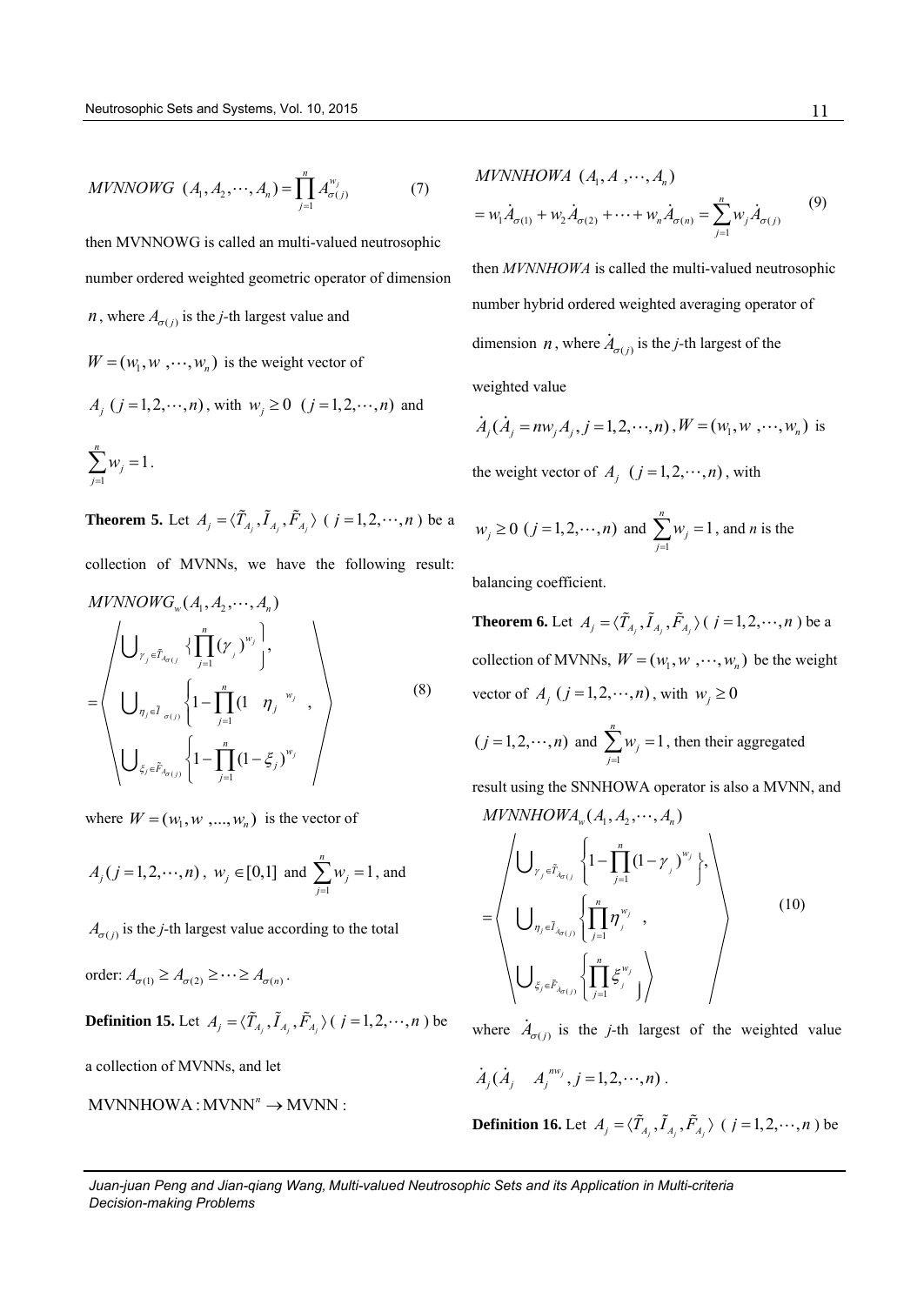a collection of MVNNs, and let

 $MVNNHOWG:MVNN<sup>n</sup> \rightarrow MVNNN$ 

$$
MVNNHOWG \ (A_1, A_2, \cdots, A_n) = \prod_{j=1}^{n} \dot{A}_{\sigma(j)}^{w_j}
$$
 (11)

then MVNNHOWG is called the multi-valued neutrosophic number hybrid ordered weighted geometric operator of dimension *n*, where  $A_{\sigma(j)}$  is the *j*-th largest of

the weighted value

$$
\dot{A}_j(\dot{A}_j = n w_j A_j, j = 1, 2, \dots, n), W = (w_1, w_1, \dots, w_n)
$$
 is

the weight vector of  $A_j$   $(j = 1, 2, \dots, n)$ , with

$$
w_j \ge 0
$$
  $(j = 1, 2, \dots, n)$  and  $\sum_{j=1}^{n} w_j = 1$ , and *n* is the

balancing coefficient.

**Theorem 7.** Let  $A_j = \langle \tilde{T}_{A_j}, \tilde{I}_{A_j}, \tilde{F}_{A_j} \rangle$  ( $j = 1, 2, \dots, n$ ) be a collection of MVNNs,  $W = (w_1, w_1, \dots, w_n)$  be the weight vector of  $A_j$  ( $j = 1, 2, \dots, n$ ), with  $w_j \ge 0$ 

$$
(j = 1, 2, \dots, n)
$$
 and  $\sum_{j=1}^{n} w_j = 1$ ,

*MVNNHOWG*  $(A_1, A_2, \dots, A_n) =$ 

$$
\left\langle \bigcup_{\gamma_{j} \in \tilde{T}_{\lambda_{\sigma(j)}}} \left\{ \prod_{j=1}^{n} (\gamma_{j})^{w_{j}} \right\}, \bigcup_{j=1}^{n} (\gamma_{j})^{w_{j}} \right\} \right\rangle
$$
\n
$$
\left\langle \bigcup_{\gamma_{j} \in \tilde{I}_{\lambda_{\sigma(j)}}} \left\{ 1 - \prod_{j=1}^{n} (1 - \eta_{j})^{w_{j}} \right\} \right\rangle
$$
\n
$$
\left\langle \bigcup_{\xi_{j} \in \tilde{F}_{\lambda_{\sigma(j)}}} \left\{ 1 - \prod_{j=1}^{n} (1 - \xi_{j})^{w_{j}} \right\} \right\rangle
$$
\n
$$
(12)
$$

Where  $A_{\sigma(j)}$  is the *j*-th largest of the weighted value

$$
\dot{A}_j(\dot{A}_j \quad A_j^{nw_j}, j=1,2,\cdots,n).
$$

Similarly, it can be proved that the mentioned operators have the same properties as the MVNNWA operator.

# **4.2 Multi-criteria decision-making method based on the MVNN aggregation operators**

Assume there are *n* alternatives  $A = \{a_1, a_2, \dots, a_n\}$ and *m* criteria  $C = \{c_1, c_2, \dots, c_m\}$ , whose criterion weight vector is  $w = (w_1, w_1, \dots, w_m)$ , where  $w_j \ge 0$ 

(*j* = 1,2,...,*m* ), 
$$
\sum_{j=1}^{m} w_j = 1
$$
. Let  $R = (a_{ij})_{n \times m}$  be the

simplified neutrosophic decision matrix, where  $a_{ij} = \langle T_{a_{ij}}, I_{a_{ij}}, F_{a_{ij}} \rangle$  is a criterion value, denoted by MVNN, where  $T_{a_{ij}}$  indicates the truth-membership function that the alternative  $a_i$  satisfies the criterion  $c_j$ ,  $I_{a_{ij}}$  indicates the indeterminacy-membership function that the alternative  $a_i$  satisfies the criterion  $c_j$  and  $F_{a_i}$ indicates the falsity-membership function that the alternative  $a_i$  satisfies the criterion  $c_j$ .

In the following, a procedure to rank and select the most desirable alternative(s) is given.

**Step 1:** Aggregate the MVNNs.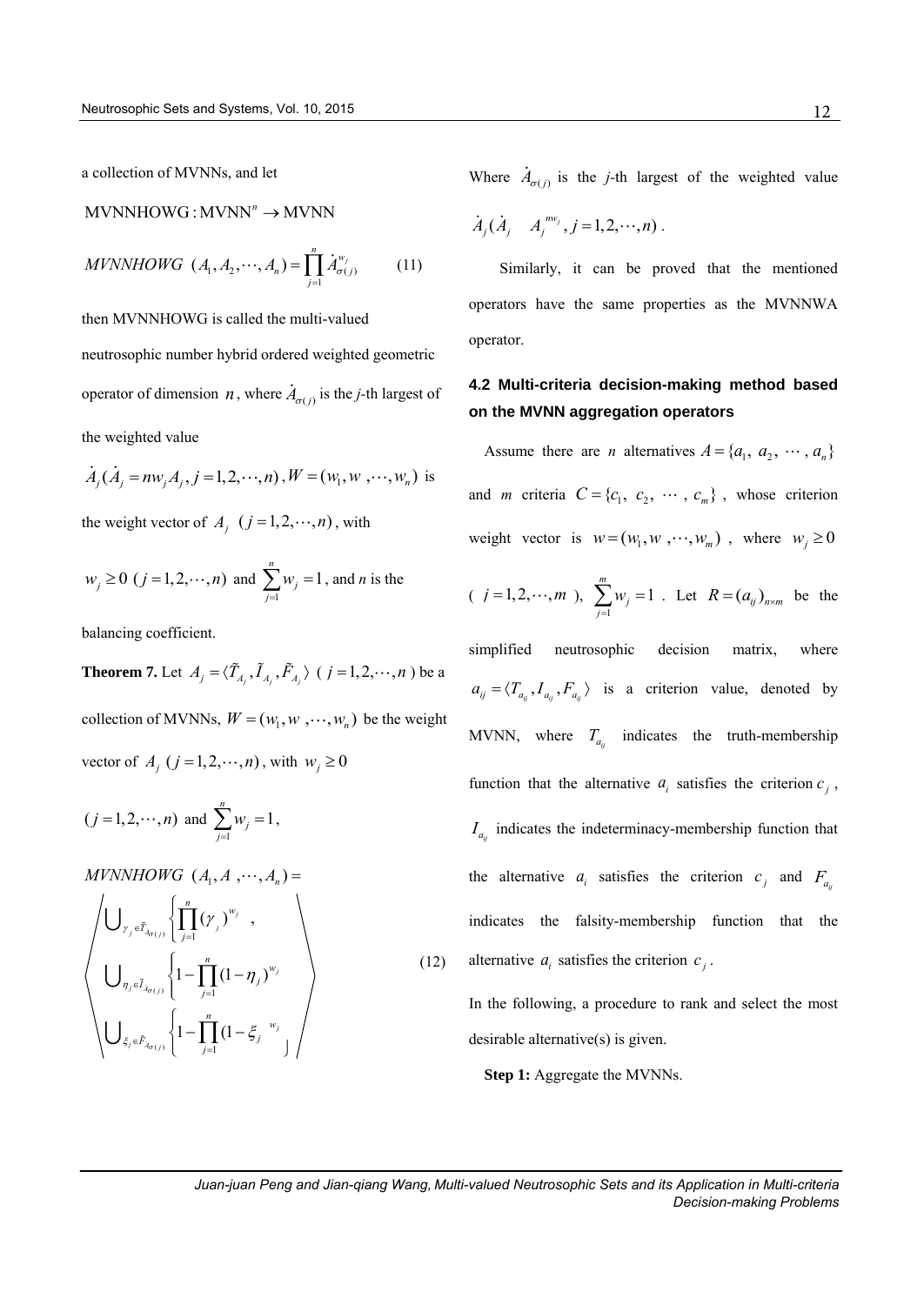Utilize the MVNNWA operator or the MVNNWG operator or MVNNHOWA operator or the MVNNHOWG to aggregate MVNNs and we can get the individual value of the alternative  $a_i$  ( $i = 1, 2, \dots, n$ ,  $j = 1, 2, \dots, m$ ).

$$
x_i = MVNNWA_w(a_{i1}, a_{i_1}, \cdots, a_{im})
$$
, or  
\n
$$
x_i = MVNNWG_w(a_{i1}, a_{i_1}, \cdots, a_{im})
$$
, or  
\n
$$
x_i = MVNNOWA_w(a_{i1}, a_{i_1}, \cdots, a_{im})
$$
, or  
\n
$$
x_i = MVNNOWA_w(a_{i1}, a_{i_1}, \cdots, a_{im})
$$
, or  
\n
$$
x_i = MVNNHOWA_w(a_{i1}, a_{i_1}, \cdots, a_{im})
$$
, or  
\n
$$
x_i = MVNNHOWG_w(a_{i1}, a_{i_1}, \cdots, a_{im})
$$
.

**Step 2:** Calculate the score function value  $s(y_i)$ , accuracy function value  $a(y_i)$  and certainty function value  $c(y_i)$  of  $y_i$  ( $i = 1, 2, \dots, m$ ) by Definition 9.

**Step 3:** Rank the alternatives. According to Definition 10, we could get the priority of the alternatives  $a_i$  $(i = 1, 2, \dots, m)$  and choose the best one.

### **5. Illustrative example**

In this section, an example for the multi-criteria decision making problem of alternatives is used as the demonstration of the application of the proposed decision making method, as well as the effectiveness of the proposed method.

Let us consider the decision making problem adapted from Ref. [28]. There is an investment company, which wants to invest a sum of money in the best option. There is a panel with four possible alternatives to invest the money:

- (1)  $A<sub>1</sub>$  is a car company;
	- (2)  $A_2$  is a food company;
	- (3)  $A_3$  is a computer company;
	- (4)  $A_4$  is an arms company.

The investment company must take a decision according to the following three criteria:

- (1)  $C_1$  is the risk analysis;
- (2)  $C_2$  is the growth analysis;

(3)  $C_3$  is the environmental impact analysis, where  $C_1$ and  $C_2$  are benefit criteria, and  $C_3$  is a cost criterion. The weight vector of the criteria is given by  $W = (0.35, 0.25, 0.4)$ . The four possible alternatives are to be evaluated under the above three criteria by the form of MVNNs, as shown in the following simplified

| neutrosophic decision matrix D:                                                                                                                          |                                                                                                                                                                                                                                                |                                                                                                                                                                                                      |
|----------------------------------------------------------------------------------------------------------------------------------------------------------|------------------------------------------------------------------------------------------------------------------------------------------------------------------------------------------------------------------------------------------------|------------------------------------------------------------------------------------------------------------------------------------------------------------------------------------------------------|
| $\langle \{0.6\}, \{0.1, 0.2\}, \{0.2\} \rangle$<br>$\langle \{0.3, 0.4\}, \{0.2\}, \{0.3\} \rangle$<br>$\langle \{0.7\}, \{0.1, 0.2\}, \{0.1\} \rangle$ | $\langle \{0.4, 0.5\}, \{0.2\}, \{0.3\} \rangle$ $\langle \{0.4\}, \{0.2, 0.3\}, \{0.3\} \rangle$<br>$\langle \{0.6\}, \{0.1\}, \{0.2\} \rangle$<br>$\langle \{0.5\}, \{0.2\}, \{0.3\} \rangle$<br>$\langle \{0.6\}, \{0.1\}, \{0.2\} \rangle$ | $\langle \{0.2\}, \{0.2\}, \{0.5\} \rangle$ ]<br>$\langle \{0.5\}, \{0.2\}, \{0.1, 0.2\} \rangle$<br>$\langle \{0.5\}, \{0.2, 0.3\}, \{0.2\} \rangle$<br>$\langle \{0.4\}, \{0.3\}, \{0.2\} \rangle$ |
|                                                                                                                                                          |                                                                                                                                                                                                                                                |                                                                                                                                                                                                      |

The procedures of decision making based on MVNS are shown as following.

**Step 1:** Aggregate the MVNNs.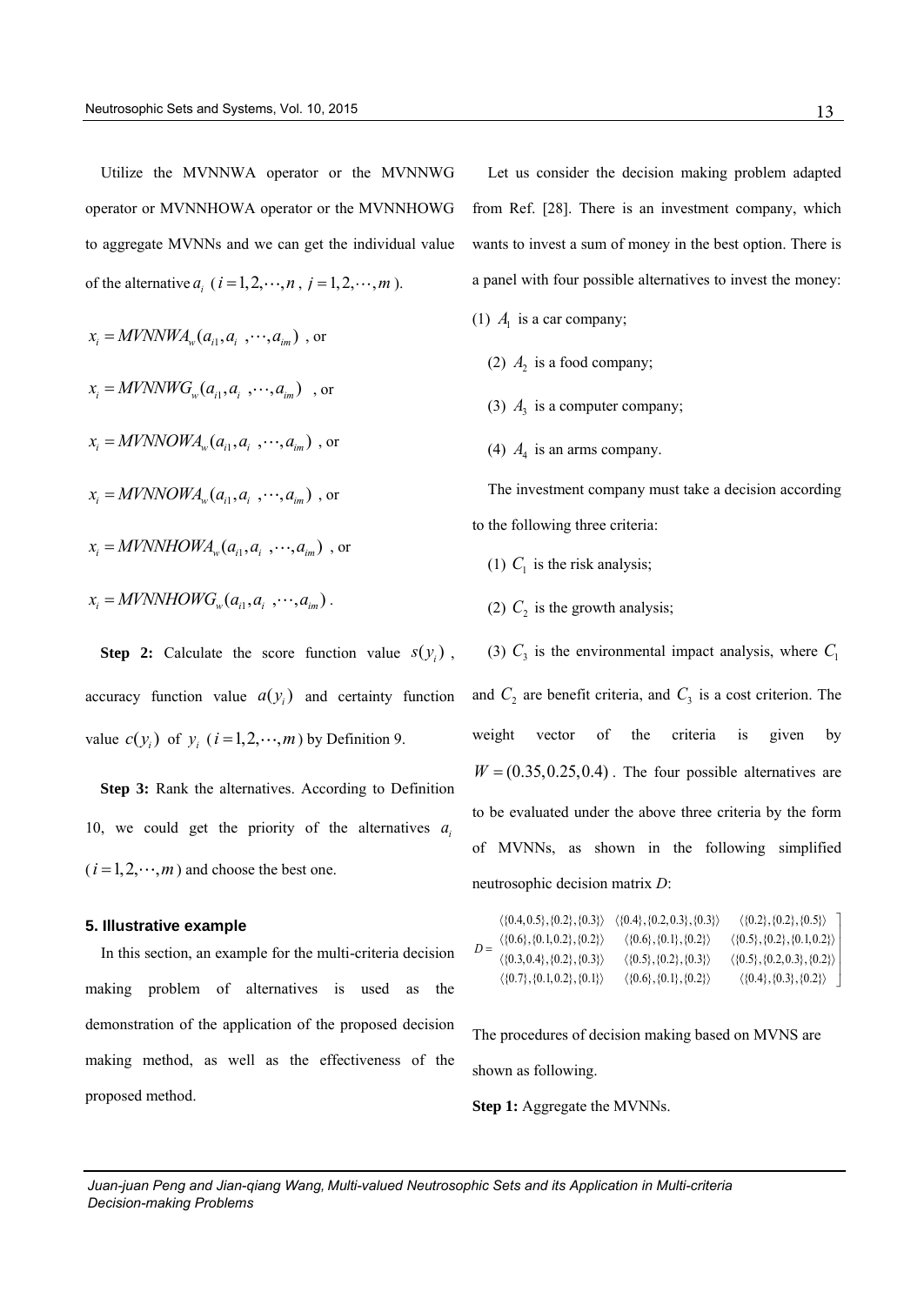Utilize the MVNNWA operator or the MVNNWG operator to aggregate MVNNs of each decision maker, and we can get the individual value of the alternative  $a_i$ 

$$
(i = 1, 2, \dots, n, j = 1, 2, \dots, m).
$$

By using MVNNWA operator, the alternatives matrix  $A_{WA}$ can be obtained:

$$
A_{WA} = \begin{bmatrix} \{0.327, 0.368\}, \{0.200, 0.221\}, \{0.368\} \} \\ \{0.563\}, \{0.132, 0.168\}, \{0.152, 0.200\} \} \\ \{0.438, 0.467\}, \{0.200, 0.235\}, \{0.255\} \} \\ \{0.574\}, \{0.155, 0.198\}, \{0.157\} \} \end{bmatrix}
$$

.

With MVNNWG operator, the alternatives matrix  $A_{\text{WG}}$  is as follows:

$$
A_{\text{WC}} = \begin{bmatrix} \{0.303, 0.328\}, \{0.200, 0.226\}, \{0.388\} \} \\ \{0.558\}, \{0.141, 0.176\}, \{0.161, 0.200\} \} \\ \{0.418, 0.462\}, \{0.200, 0.242\}, \{0.262\} \} \\ \{0.538\}, \{0.186, 0.219\}, \{0.166\} \} \end{bmatrix}.
$$

**Step 2:** Calculate the score function value, accuracy function value and certainty function value.

To the alternatives matrix  $A_{WA}$ , by using Definition 9, then we have:

$$
s_{A_{W4}} = (0.590, 0.746, 0.660, 0.747).
$$

Apparently, there is no need to compute accuracy function value and certainty function value.

To the alternatives matrix  $A_{\text{WG}}$ , by using Definition 10, the function matrix of  $A_{\text{WG}}$  is as follows:

$$
s_{A_{W_G}} = (0.571, 0.739, 0.653, 0.723) .
$$

Apparently, there is no need to compute accuracy function value and certainty function value else.

**Step 3:** Get the priority of the alternatives and choose the best one.

According to Definition 10 and results in step 2, for  $A_{WA}$ , we have  $a_4 \succ a_2 \succ a_3 \succ a_1$ . Obviously, the best alternative is  $a_4$ . for  $A_{\text{WG}}$ , we have  $a_2 \succ a_4 \succ a_3 \succ a_1$ . Obviously, the best alternative is  $a_2$ .

Similarly, if the other two aggregation operators are utilized, then the results can be founded in Table 1.

From the results in Table 1, we can see that if the *MVNNOWA* and *MVNNHOWA are utilized in Step 1, then* we can obtain the results:  $a_4 \succ a_2 \succ a_3 \succ a_1$ . The best one is  $a_4$  while the worst is  $a_1$ . If the *MVNNOWG* and *MVNNHOWG* operators are used, then the final ranking is  $a_2 > a_4 > a_3 > a_1$ , the best one is  $a_2$  while the worst one is  $a_1$ .

In most cases, the different aggregation operator may lead to different rankings. However, all weighted average operators and all geometry operators also lead to the same rankings respectively. So we have two ranks of four alternatives and the best one is always the  $A_4$  or  $A_2$ , the worst one is always the  $A<sub>1</sub>$ . At the same time, decisionmakers can choose different aggregation operator according to their preference.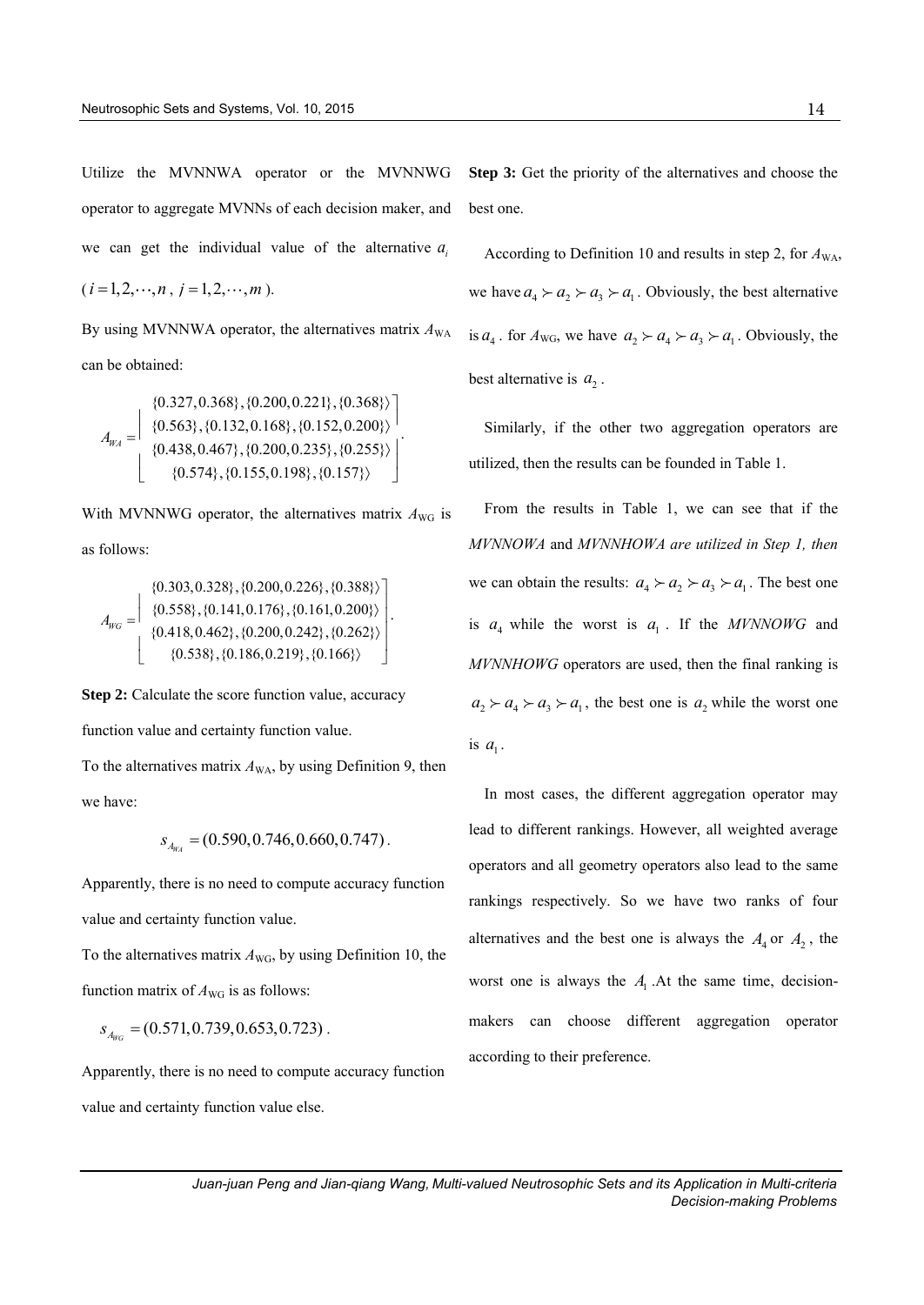| Operators                        | The final ranking                   | The best<br>alternative(s) | The worst<br>alternative(s) |
|----------------------------------|-------------------------------------|----------------------------|-----------------------------|
| <i>MVNNWA</i>                    | $a_4 \succ a_2 \succ a_3 \succ a_1$ | $a_{\overline{4}}$         | a <sub>1</sub>              |
| <i>MVNNWG</i>                    | $a_2 \succ a_4 \succ a_3 \succ a_1$ | a <sub>2</sub>             | $a_{1}$                     |
| <b>MVNHOWA</b>                   | $a_4 \succ a_2 \succ a_3 \succ a_1$ | $a_{\rm A}$                | $a_{1}$                     |
| <b>MVNNOWG</b>                   | $a_2 \succ a_4 \succ a_3 \succ a_1$ | a <sub>2</sub>             | a <sub>1</sub>              |
| <b>MVNNHOW</b><br>$\overline{A}$ | $a_4 \succ a_2 \succ a_3 \succ a_1$ | $a_{4}$                    | $a_{1}$                     |
| <i>MVNNHOW</i><br>G              | $a_2 \succ a_4 \succ a_3 \succ a_1$ | $a_{i}$                    | $a_{1}$                     |
|                                  |                                     |                            |                             |

#### Table 1: The rankings as aggregation operator changes

# **6. Conclusion**

MVNSs can be applied in addressing problems with uncertain, imprecise, incomplete and inconsistent information existing in real scientific and engineering applications. However, as a new branch of NSs, there is no enough research about MVNSs. Especially, the existing literature does not put forward the aggregation operators and MCDM method for MVNSs. Based on the related research achievements in AIFSs, the operations of MVNSs

were defined. And the approach to solve MCDM problem with MVNNs was proposed. In addition, the aggregation operators of *MVNNWA*, *MVNNWG*, *MVNNOWA*, *MVNNOWG*, *MVNNHOWA* and *MVNNHOWG* were given. Thus, a MCDM method is established based on the proposed operators. Utilizing the comparison approach, the ranking order of all alternatives can be determined and the best one can be easily identified as well. An illustrative example demonstrates the application of the proposed decision making method, and the calculation is simple. In the further study, we will continue to investigate the related comparison method for MVNSs.

### **Acknowledgement**

This work was supported by Humanities and Social Sciences Foundation of Ministry of Education of China.

#### **References**

- [1] K. Atanassov, Intuitionistic fuzzy sets, Fuzzy Sets and Systems **20**(1986)87-96.
- [2] K. Atanassov, Intuitionistic fuzzy sets, Springer, Heidelberg, 1999.
- [3] K. Atanassov, Two theorems for Intuitionistic fuzzy sets, Fuzzy Sets and Systems **110**(2000) 267-269.
- [4] K. Atanassov, New operations defined over the intuitionistic fuzzy sets, Fuzzy Sets and Systems 61 (1994) 137–142.
- [5] L. A. Zadeh, Fuzzy sets, Information Control **8**(1965)338- 356.
- [6] H. W. Liu, G. J. Wang, Multi-criteria methods based on intuitionistic fuzzy sets, European Journal Operational Research **179**(2007)220-233.
- [7] P. Zhi, Z. Li, A novel approach to multi-attribute decision making based on intuitionistc fuzzy sets, Expert Systems with Applications **39**(2012) 2560-2566.
- [8] Y. T. Chen, A outcome-oriented approach to multicriteria decision analysis with intuitionistic fuzzy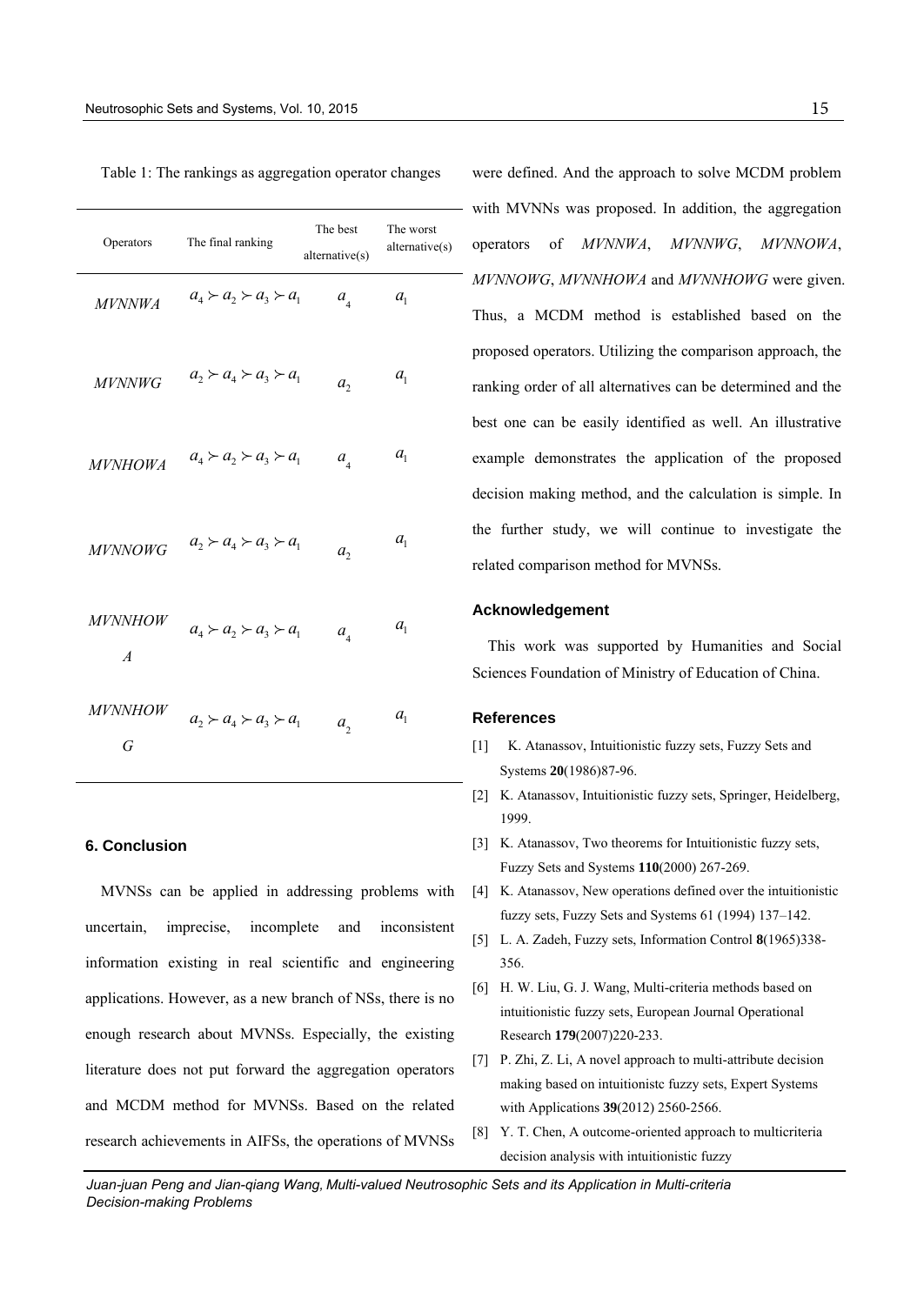optimistic/pessimistic operators, Expert Systems with Applications **37**(2010) 7762-7774.

- [9] S. Z. Zeng, W. H. Su, Intuitionistic fuzzy ordered weighted distance operator, Knowledge-based Systems **24**(2011) 1224-1232.
- [10] Z. S. Xu, Intuitionistic fuzzy multiattribute decision making: an interactive method, IEEE Transactions on Fuzzy Systems **20** (2012) 514-525.
- [11] L. Li, J. Yang, W. Wu, Intuitionistic fuzzy hopfield neural network and its stability, Expert Systems Applications **129**(2005) 589-597.
- [12] S. Sotirov, E. Sotirova, D. Orozova, Neural network for defining intuitionistic fuzzy sets in e-learning, NIFS **15**(2009) 33-36.
- [13] T. K. Shinoj, J. J. Sunil, Intuitionistic fuzzy multisets and its application in medical fiagnosis, International Journal of Mathematical and Computational Sciences **6**(2012) 34-37.
- [14] T. Chaira, Intuitionistic fuzzy set approach for color region extraction, Journal of Scientific & Industrial Research **69**(2010) 426-432.
- [15] T. Chaira, A novel intuitionistic fuzzy C means clustering algorithm and its application to medical images, Applied Soft Computing **11**(2011) 1711-1717.
- [16] B. P. Joshi, S. Kumar, Fuzzy time series model based on intuitionistic fuzzy sets for empirical research in stock market, International Journal of Applied Evolutionary Computation **3**(2012) 71-84.
- [17] K. T. Atanassov, G. Gargov, Interval valued intuitionistic fuzzy sets, Fuzzy Sets and Systems **31** (1989), 343-349.
- [18] V. Torra, Hesitant fuzzy sets, International Journal of Intelligent Systems **25** (2010) 529-539.
- [19] V. Torra, Y. Narukawa, On hesitant fuzzy sets and decision, The 18th IEEE International Conference on Fuzzy Systems, Jeju Island, Korea, 2009, 1378-1382.
- [20] G. Qian, H. Wang, X.Q. Feng, Generalized hesitant fuzzy [sets and their application in decision support system,](http://www.sciencedirect.com/science/article/pii/S0950705112002390)  Knowledge-Based Systems 37(2013) 357-365.
- [21] B. Zhu, Z.S. Xu, M.M. Xia, Dual Hesitant Fuzzy Sets, Journal of Applied Mathematics 2012 (2012), Article ID

879629, 13.

http://www.hindawi.com/journals/jam/2012/879629/...

- [22] H. Wang, F. Smarandache, Y. Q. Zhang and R. Sunderraman, Single valued neutrosophic sets, Multispace and Multistructure **4**(2010) 410-413.
- [23] F. Smarandache, A unifying field in logics. Neutrosophy:Neutrosophic probability, set and logic, Rehoboth: American Research Press, 1999.
- [24] F. Smarandache, A Unifying Field in Logics Neutrosophic Logic. Neutrosophy, Neutrosophic Set, Neutrosophic Probability, American Research Press, 2003.
- [25] U. Rivieccio, Neutrosophic logics: prospects and problems, Fuzzy sets and systems **159**(2008) 1860-1868.
- [26] P. Majumdar, S. K. Samant, On similarity and entropy of neutrosophic sets, Journal of Intelligent and fuzzy Systems, 2013, Doi:10.3233/IFS-130810.
- [27] J. Ye, Multicriteria decision-making method using the correlation coefficient under single-value neutrosophic environment, International Journal of General Systems **42**(4) (2013) 386-394.
- [28] J. Ye, A multicriteria decision-making method using aggregation operators for simplified neutrosophic sets, Journal of Intelligent and fuzzy Systems, 2013, Doi:10.3233/IFS-130916.
- [29] H. Wang, F. Smarandache, Y.Q. Zhang and R. Sunderraman, Interval neutrosophic sets and logic: Theory and applications in computing, Hexis, Phoenix, AZ, 2005.
- [30] F. G. Lupiáñez, Interval neutrosophic sets and topology, Kybernetes **38**(3-4) (2009) 621-624.
- [31] J.Ye, Single valued neutrosophic cross-entropy for multicriteria decision making problems, Applied mathematical modeling, 2013, Doi:http://dx.doi.org/10.1016/j.apm.2013.07.020.
- [32] J. Ye, Similarity measures between interval neutrosophic sets and their applications in multicriteria decision-making, Journal of Intelligent and fuzzy Systems, 2013, Doi:10.3233/IFS-120724.
- [33] G.Beliakov, H.Bustince, D.P.Goswami,U.K.Mukherjee, N.R.Pal, On averaging operators for Atanassov's intuitionistic fuzzy sets, Information Sciences 181 (2011)